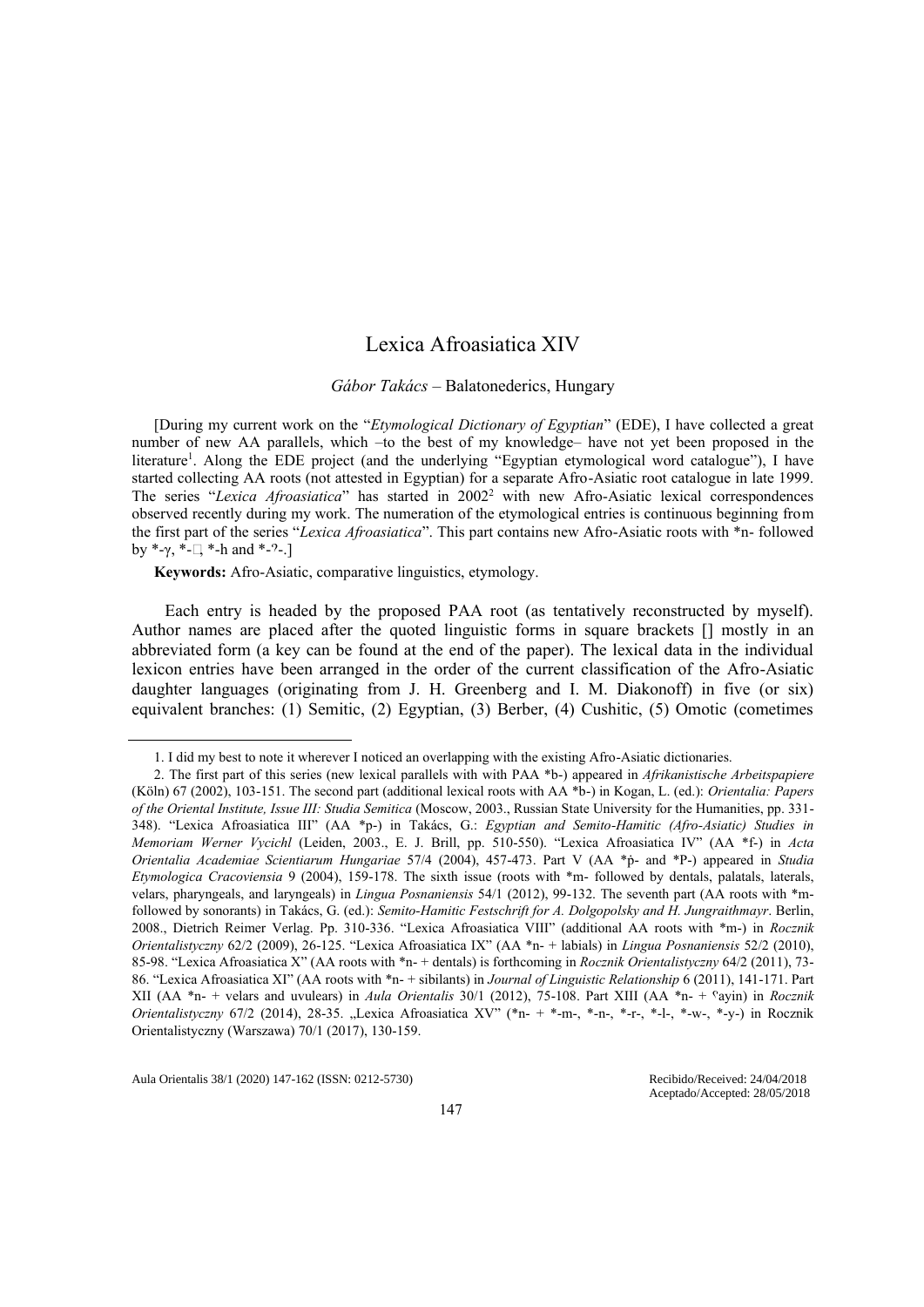conceived as West Cushitic), (6) Chadic. For a detailed list of all daughter languages cf. EDE I 9- 34. The number of vertical strokes indicate the closeness of the language units from which data are quoted: ||| separate branches (the 6 largest units within the family), || groups (such as East vs. South Cushitic or West vs. East Chadic), while | divides data from diverse sub-groups (e.g., Angas-Sura vs. North Bauchi within West Chadic).

# **AA \*n- + \*γ**

**1061. NAA \*√nγl** "to rot" [GT]: Sem.: Ar. √nγl I: naγila "1. se gâter, être gâté au tannage (se dit des cuirs), 2. empirer, s'ulcèrer, s'envenimer (plaie)" [BK II 1302] > naγl-at- "une certaine maladie, ≈ ulcère, abcès" [Fagnan 1923, 174], cf. Ar. na<sup>o</sup>l-at- "ulcère" [Dozy II 691], Yemeni Ar.  $\forall$ nγl I: naγal "to rot (flehs)", naγāleh "decay, rottenness" [Piamenta 1990, 491] ||| Eg. n<sup>o</sup>r<sup>o</sup>.t "etw. an einer Geschwulst" (Med., Wb II 209, 9) = n<sup>c</sup>r<sup>c</sup>.t or n<sup>c</sup>r<sup>c</sup>r (?) "Krankhetserscheinung am Ohr" (WMT I 448; GHWb 395) =  $n^c r^c$ .t "Eiter-Gerinnsel (?)" (HAM 677). A root variety is attested in NAA <sup>\*</sup>√nγr "to ferment" (below).

**1062. NAA \*√nγr** "to ferment" [GT]: Sem.: Official Aram. √n<sup>c</sup>r qal "to foam (said of wine), ferment" (?) [DNWSI 739] | Ar. √nγr IV "être gâté, corrompu" [BK II 1300] ||| EBrb.: Ghadames  $\sqrt{nn}$  > nār<sup>3</sup> "moisir, se corrompre" [Lanfry 1973, 245, #1151]. Any connection to MSA \* $\sqrt{nn}$ ' "to sweat" [GT] (MSA: Jns. 1977, 95; 1981, 185; 1987, 288; Nakano 1986, 10, #94)?

**1063. NAA \*√nγr** "bird sp." [GT]: Sem. \*nVγVr- "kind of bird" [Kogan] > Akk. (MBabylonian) nēru "a bird" [CAD n<sub>2</sub> 178] = "(hapax, obs.)" [AHW 780] || Ar. nuγr- "(pas species asinorum comme chez Freytag, mais) species avium" [Dozy II 692] = nuγar-, pl. niγrān- "1. rossignol, 2. (pl.) petits de passereau", nuγar-at- "sorte de passereau au bec rouge" [BK II 1301] || Mehri naγōr, pl. naγorīn "Truthahn" (whereas noñņōr, pl. noñṇōrīn "Storch") [Jahn] = nəγγōr, pl. nəγγáwrət "stork" [Jns. 1987, 289] (Sem.: SED II 209,  $\#158$ ) ||| Eg. n<sup>o</sup>r.w "Art Vogel" (MK, Wb II 209, 7) = "ein Vogel" (GHWb 395).<sup>4</sup> The Eg.-Sem. match<sup>5</sup> was first suggested by G. Takács (2012, 116, #158).

## $AA *n+ *$

**1064. AA \*√n-** "fire" [GT]: Sem.: MSA \*√n-w > Jibbali n-e "brennen (tr.)" [Bittner 1917, 54] = n-e "brûler" [Lsl.] = CJibbali en-é "to burn (tr.)" [Jns. 1981, 187] = n- at "to burn (intr.)" [Nkn.], EJibbali en-í "to burn" [Jns. 1987], Mehri hən-ū "to burn" [Jns. 1987, 293], Soqotri né-e "être chaud, brûlé, enflammé, brûler, être en colère" [Lsl. 1938, 264] =  $\sin$ -i "to burn (tr.)" [Jns.] = n $\neq$ -e "to burn (tr.)", na-a "fire", ina-a "hot" [Nkn.] (MSA: Nakano 1986, 28, #237; 27, #224; 107, #751)  $|||$  Eg. n- "Feuer (ob richtig?)" (NK, Wb II 288, 9) = "fire/Feuer" (Amduat, Hornung 1963 II, 130, n. 2; Grieshammer, LÄ II 205) = "feu terrible" (Cannuyer 1990, 107)<sup>6</sup> ||| SOm. (Aroid) \*noha ~ \*nu- "fire" [Bnd.] = \*nUh- [GT] > Ari noha [Bnd.] = nō [Daniels] = nóh-à, nó(h)-o [Hyw.] = noa [Tully], Galila noh/?-a [Bnd.], Hamer nu? [Flm.] = nu [Lydall], Karo no [Flm.].

<sup>3.</sup> Elsewhere, AA \*γ yields as a rule Brb. \*γ (Takács 2011, 145-148).

<sup>4.</sup> Translated by R. Moftah (1987, 128) as "Tätigkeit: gackern (?)" and equated with Eg. Ar. na<sup>c</sup>ar "Schrei des Viehes, Gebrüll".

<sup>5.</sup> A. Ju. Militarev (SED II 210) combined the Sem. stem with SCu.: Dahalo ngára "crested crane" [EEN] and ECh.: WDangla ŋáárkò "grue couronnée" [Fédry 1971, 340], which both are phonologically very dubious.

<sup>6.</sup> Ch. Cannuyer (1990, 107-108) explained it from Eg. nh3 "dangereux, terrible, terrifiant".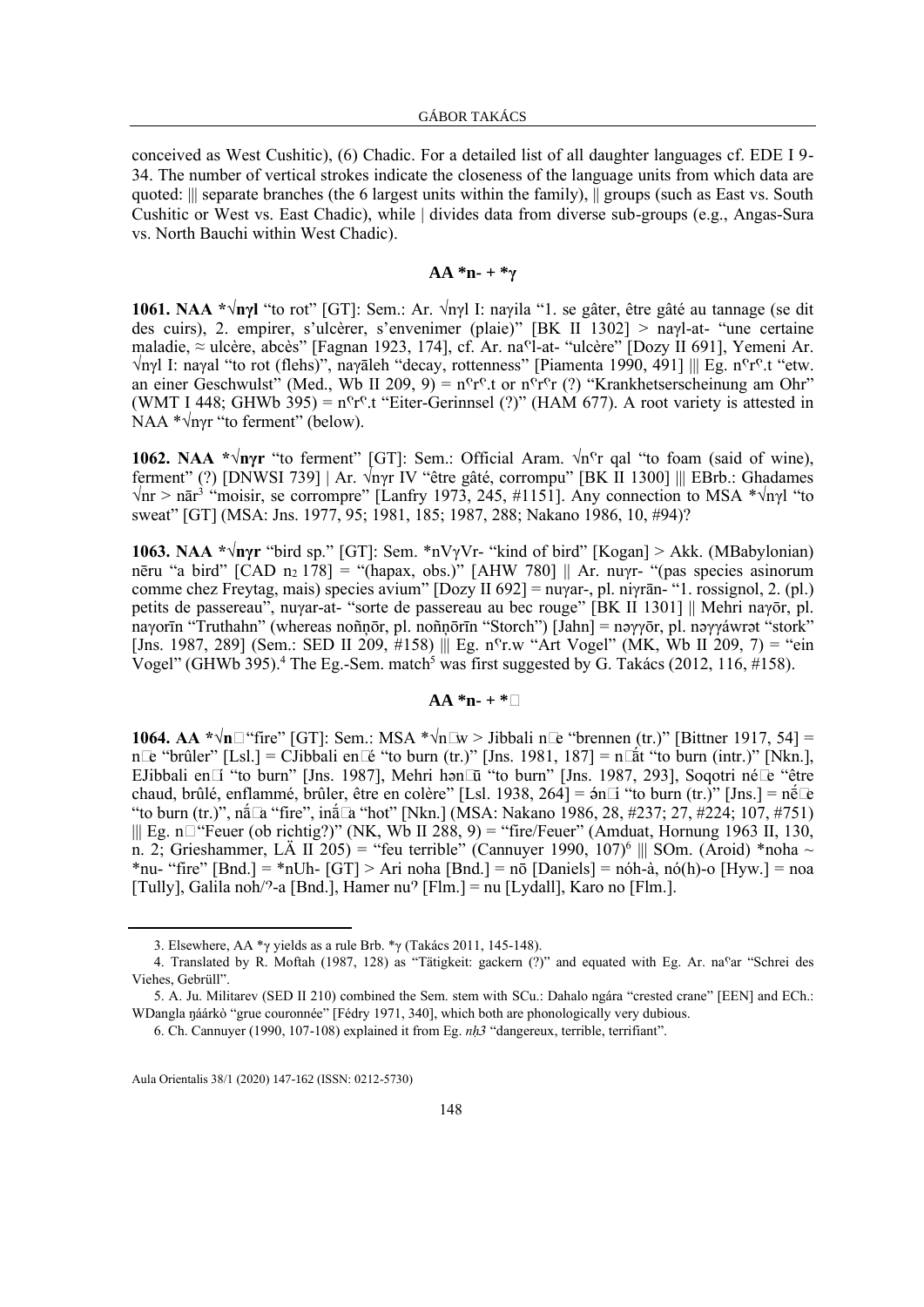**1065. NAA \*√n-** "pleasant (of odor)" [GT]: Sem.: Hbr. nī-o <sup>a</sup>- "Behagen, Wohlgefallen", immer in der Verbindung rē<sup>a</sup>- nī-o<sup>a</sup>- "angenehmer Duft von den Opfern" [GB 503] = "appeasement, soothing odour" [KB 696] | Samaritan Aram. ny-- "delight", ry- ny-- "a pleasing odor" [Tal 2000, 514] ||| Eg. n-n- "respirer (?) (un parfum)" (AL 79.1592) = "einatmen (Parfüm)" (GHWb 423).

**1066. NAA \*√n-** "endless (?)" [GT]: Sem.: Geez nā-nə-a ~ na-nə-a ~ nahnə-a "to be in abundance, be left over, be plenty", nə-nu-  $\sim$  nəhnu- "numerous, abundant, which is in excess" [Lsl. 1987, 395] ||| Eg. n-- "Ewigkeit" (PT-, Wb II 299-302) = "Unendlichkeit" (Sethe 1928, 76) = "eternity" (Vergote 1973 Ib, 138). $<sup>7</sup>$ </sup>

**1067. AA \*** $\sqrt{n}$  **· "oil, fat" [GT]: Sem.: Akk. nāhu (from OAkk. on) vs. nuhhu (lexical lists) "lard"**  $[CAD \n n_1 \n 142 \n vs. \n n_2 \n 317] = nāhu \sim \n nuhhu \n "(Schweine-)Schmalz" \n [AHW 715] || \n Ug. \n n-$ "Lederschlauch für Öl" [DL & Sanmartín 1973, 112-113, #52, cf. Watson 2000, 570, #25] = "graisse animale figée" [Bordreuil & Pardee, RSOu 14, 354] = "Schweineschmalz" [Tropper 1995, 64] = "fat" [Watson 1999, 790, #31] = "a type of oil/fat (?)" [DUL 627] ||| Eg. n-- "Öl" (NE, Wb II 302, 17-20) = "l'huile de sésame" (Keimer 1967, 18-20 and 134-135, cf. Germer 1979, 283-285; 1985, 172) = "Vegetable fat" (Černý 1973, 45, fn. 11) = "un terme générique pour huile, huile végétale" (Meeks 1979, 247, n. 51) = "sesame oil" (DLE II 27, cf. Janssen 1961, 71; 1975, 330-  $333, \text{\#}101$  = "Sesamöl" (GHWb  $424$ ) = "oil of sesame (Sesamum indicum L.)" (Manniche 1999, 147) = "Olivenöl" (Krauss 1999, 293-298 pace Meeks and Baum; Koura 1999, 229) ||| LECu.: Somali nā- (m) "Fettleibigkeit", as verb "fett, feist werden", nā--ī (caus.) "feist machen, mästen" [Abr.1964, 186] ||| WCh.: Dikshi nè "oil" [Smz. 1978, 29, #36] || CCh.: Fali-Kiria ǹna ~ ǹá "fatness" [Kraft 1972 MS]. The Akk.-Eg. parallel was conceived in HSED #1836 as a "*cultural word*" with regard to the allegedly irregular correspondence of Akk.  $h \sim Eg.$  -, although Akk.  $h \leq$ Sem. \*- is also regular (cf. Kogan 1995). The Eg.-Sem. match was accepted by J. Tropper (l.c.) and W.G.E. Watson (l.c.) too.

**1068. NAA**  $*\sqrt{n}$ **- <b>b** "to undertake or appoint to a duty (???)" [GT]: Sem.: Ar.  $\sqrt{n}$ - b I: na-aba "1. faire un voeu, 2. parier, faire un pari, une gageure"  $[\overrightarrow{BK} \overrightarrow{II} \overrightarrow{1211}] =$ "1. to vow, put oneself under an obligation, 2. lay a bet or wager" [Lane 2772] ||| Eg. n-b "(transitives Verbum unklarer Urbed.)" (PT-, Wb II 291) = "to bestow, appoint (the positions)" (Shorter, JEA 21, 1935, 41) = "(wahrscheinlich) geben, verleihen (o.ä.)"  $\approx$  mtn "anweisen, geben" (Barta, LÄ IV 388) = "donner" en dotation, assigner" (ZÄS 126, 1999, 129f.) = "to bestow, enlist" (CT, DCT 238).

**1069. NAA \*√n-r** "to match" [GT]: Sem.: Ar. √n-r I: na-ara "4. faire face, faire vis-à-vis à un autre (se dit, p.ex., d'une maison par rapport à une autre", VI "se faire face (se dit de deux maisons, etc.)", na-r- "vis-à-vis" [BK II 1213] ||| Eg. n-r "gleichkommen, nicht nachstehen: a) mit dir. Obj.: 1. die Zeit jemds. Erreichen, 2. die Gabe gleicht dem Gesicht des Empfängers, b) mit Präp.: 1. mit n: gleichen dem, 2. mit r: gleichen dem, 3. auch tr.: gleichmachen" (PT-, Wb II 298). Prefix nattached to  $\sqrt{x}$ -r giving i.a. Eg. -r "face" as suggested by Ch. Cannuyer (1983, 26)?

<sup>7.</sup> For which there are alternative etymologies: K. Sethe (1928, 76) conceived it as a pass. part. of Eg.  $\sqrt{n}$ -j "wünschen", lit.: \*"das, was man wünscht, ohne es zu erreichen". J. Vergote (1973 Ib, 138) saw in it a substantivized adj. \*nú--u without, however, naming the underlying root. J. Osing (NBA 869, n. 1392) traced \*ne- ~ > (AL)  $\lambda$ NH2 $\epsilon$ "Ewigkeit" back to an etymon \*nj--- he segmented as nj "zugehörig" (not prefix n-) + -- (vocalized \*- $\acute{a}$ -) "Million, unendliche große Zahl" > (SAL)  $2\lambda 2$  "viele". Ch. Ehret (1995, 318, #616) derived it from his AA \*-nĭ/ĕe/ĭi-- "to last, endure, abide" based on Ar. na-ā--at- "patience" and his SCu. \*nĭ/ĕe/ĭi-- "to (be a)live".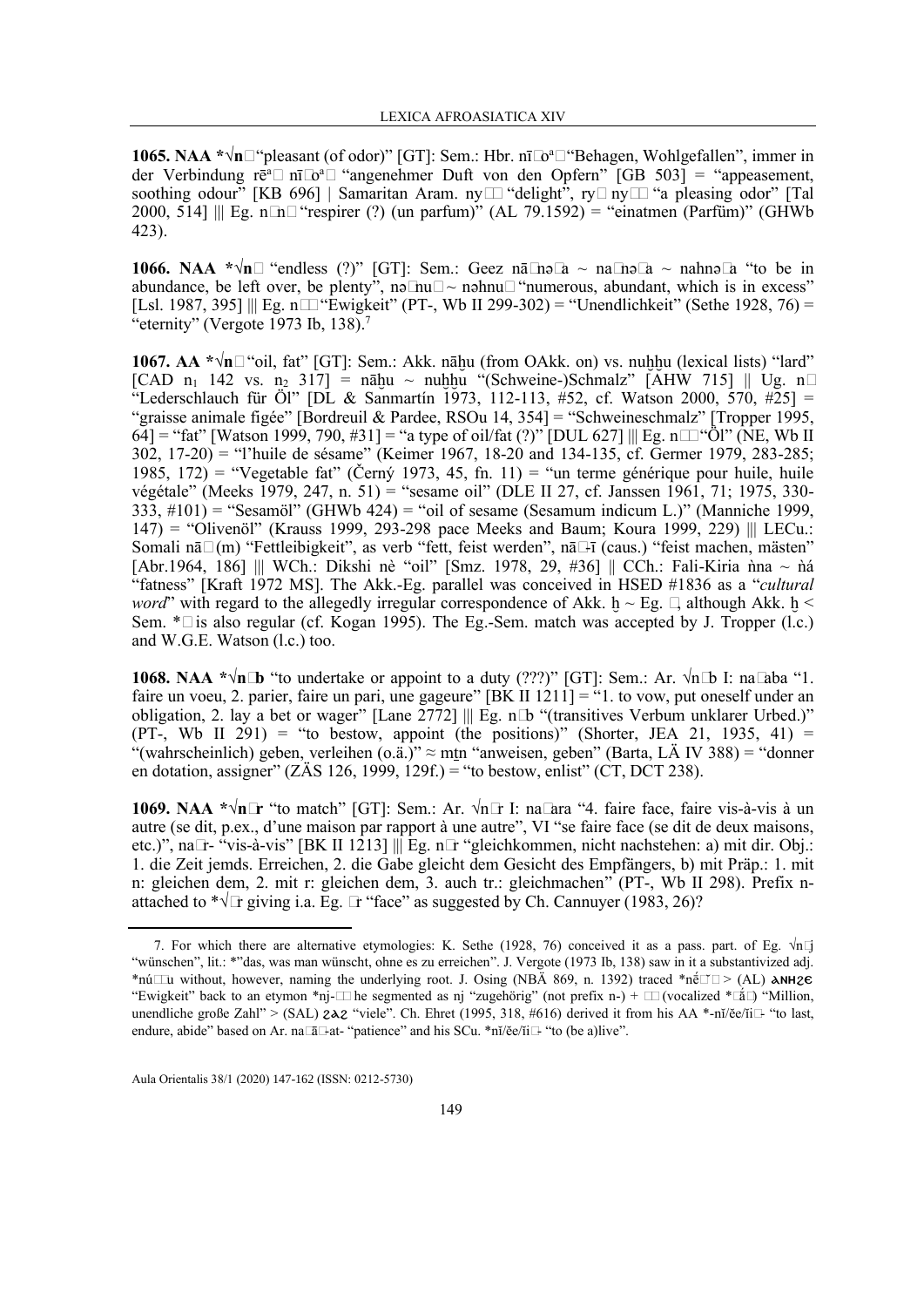**1070.** AA  $*\sqrt{n}$ **-r** ~  $*\sqrt{n}$ °**r** "to eject" [GT]: Sem.: (?) Hbr.  $\sqrt{n}$ °**r** "schütteln" [GB 510] = qal "1. to shake off (foliage), 2. shake (the hand as a gesture of refusal), 3. be shaken out", nifal "to shake oneself free, 2. be shaken off", piel "1. to shake off, toss, 2. shake out" [KB 707] | Ar.  $\sqrt{n}$ °r I: na<sup>c</sup>ara "2. lancer, faire jaillir avec bruit le sang (se dit d'une veine comprimée d'abord, puis lâchée)" [BK II 1293]  $\parallel \!\parallel$  (?) Eg. n°r.t (spitting mouth det.)<sup>8</sup> "(Subst.)" (PT 563c, Wb II 209, 8) = "(Hapax …, das hier den Ort oder Ggst. zu nennen scheint, von dem diese Spesie kommt)" (ÜKAPT III 60) = "(untranslatable hapax)" (AEPT 111, Utt. 342, n. 2) || LECu.: Saho na-ar "2. to vomit" [Vergari 2003, 140].

## **AA \*n- + \*h**

**1072. AA \*√n[h]** "not to be, have" [GT]: LECu.: Saho nah- "nicht, ohne seiend" [Rn. 1890, 289], Saho-Assaorta nah "non essere, non esistere" [CR 1913, 73] ||| WCh.: Mupun nné ~ né "to lack, miss, not have, be without, be absent" [Frj. 1991, 44] (isolated within Angas-Sura, cf. Takács 2004, 266) || CCh.: Lamang na "ne pas être présent" [Brt.-Jng. 1990, 94]. O.V. Stolbova (CLD I 98,  $\#334$ ) derived both the Mupun and the Lamang words from her PCh.  $*n\bar{V}$  "to lack, fail, be absent" [Stl.], which, however, represents a distinct AA root.

**1073. NAA \*√nh** "to cry" [GT]: Sem.: (?) Akk. na<sup>9</sup>û "to shout (with joy or pain)", nu<sup>9</sup>û ~ nuhhû "to lament"  $[CAD \, n_2 \, 134]$  || Hbr.  $\forall$ nhh qal "wehklagen", nifal "hinter jem. her klagen"  $[GB \, 488 489$ ] = qal "to lament" [KB 675] | NSyr.  $\sqrt{nh}$ y "to moan" [MacLean] = "seufzen" [GB], JNAram. √nhy "to groan, yearn", nihya and nhīta "groaning, weary", nehwāta (pl. of \*nehwa?) "groans" [Sabar 2002, 230]  $\|$  (?) Eg. nhnh<sup>9</sup> "vom Brüllen des Löwen" (NE mag., Wb II 286, 7)  $\|$  NBrb.: Tamazight (Zemmur) nin "gémir" [Taïfi 1991, 458].

**1074. NAA \*** $\sqrt{nh}$ **<sub>3</sub>** "to shake (?), disturb (?)" [GT]: CSem. \* $\sqrt{nh}$ z > Mandaean  $\sqrt{nh}$ z "to move noisily, cause disturbance, clatter about, bluster about, reel about, move boisterously, violently, shake about, struggle violently" [DM 291], Syr.  $\sqrt{\frac{m}{2}}$  to arouse commotion, excite" [DM] | Ar. √nhz I: nahaza "1. repousser qqn.en lui portant un coup de poing dans la poitrine, 3. secouer la tête, 5. agiter le seau qu'on a descendu dans le puits afin qu'il se remplisse d'eau, 6. lever la tête en se mettant en marche (se dit d'une bête)" [BK II 1355] = "to thrust, beat, push back, keep off, goad on, urge" [Ehret]<sup>10</sup> || MSA: Jibbali n $\epsilon$ héz "to nudge so. to stop him saying sg. wrong" [Jns. 1981, 186], Mehri nəhēz "to nudge so. to stop him saying sg." [Jns. 1987, 291] ||| Eg. √nhzj "er-, aufwachen aus dem Schlaf" (OK, Wb II 287).<sup>11</sup> Alternatively, the Eg. parallel might be considered as an irregular

<sup>8.</sup> As formulated by K. Sethe (ÜKAPT III 60-61), "*Hier sieht das Zeichen wie ein menschliches Gesicht aus, aus dessen Mund Speichel im Bogen herausfließt*", which he failed to render in the frames of the Eg. lexicon. Instead he was guessing (pace Schäfer, p.c.) whether we have here to do with a corruption of the n<sup>c</sup>r.t tree, "*der mit einem seitlich herabhängenden Strick … oder Arm …das Wappenzeichen des Gaues von Herakleopolis Magna bildete. … Ob es in Wahrheit die schlechte Wiedergabe der hieratischen Form des Gauenzeichens ist?*" In this case, he was pondering whether "*der Speichelausfluß*" was in fact identical with "*dem herabhängenden Strick*", although this may not have convinced him entirely either as he then ended up suggesting an alternative: "*Oder ist an den Speichel der Baumgöttin* n<sup>c</sup>r.t gedacht, was zum Getränk paßt", which seems to be corroborated by the var. nt in Teti's text (Sethe: "Determinativ *wie die weibliche Brust*").

<sup>9.</sup> According to the Wb l.c., this is merely "*wohl verschrieben für* nhmhm".

<sup>10.</sup> Explained by Ch. Ehret (1989, 184, #63) from a biconsonantal \*√nh-.

<sup>11.</sup> The derivation from AA \*-loh- "to rise, grow up" by Ch. Ehret (1995, 401, #817) is false.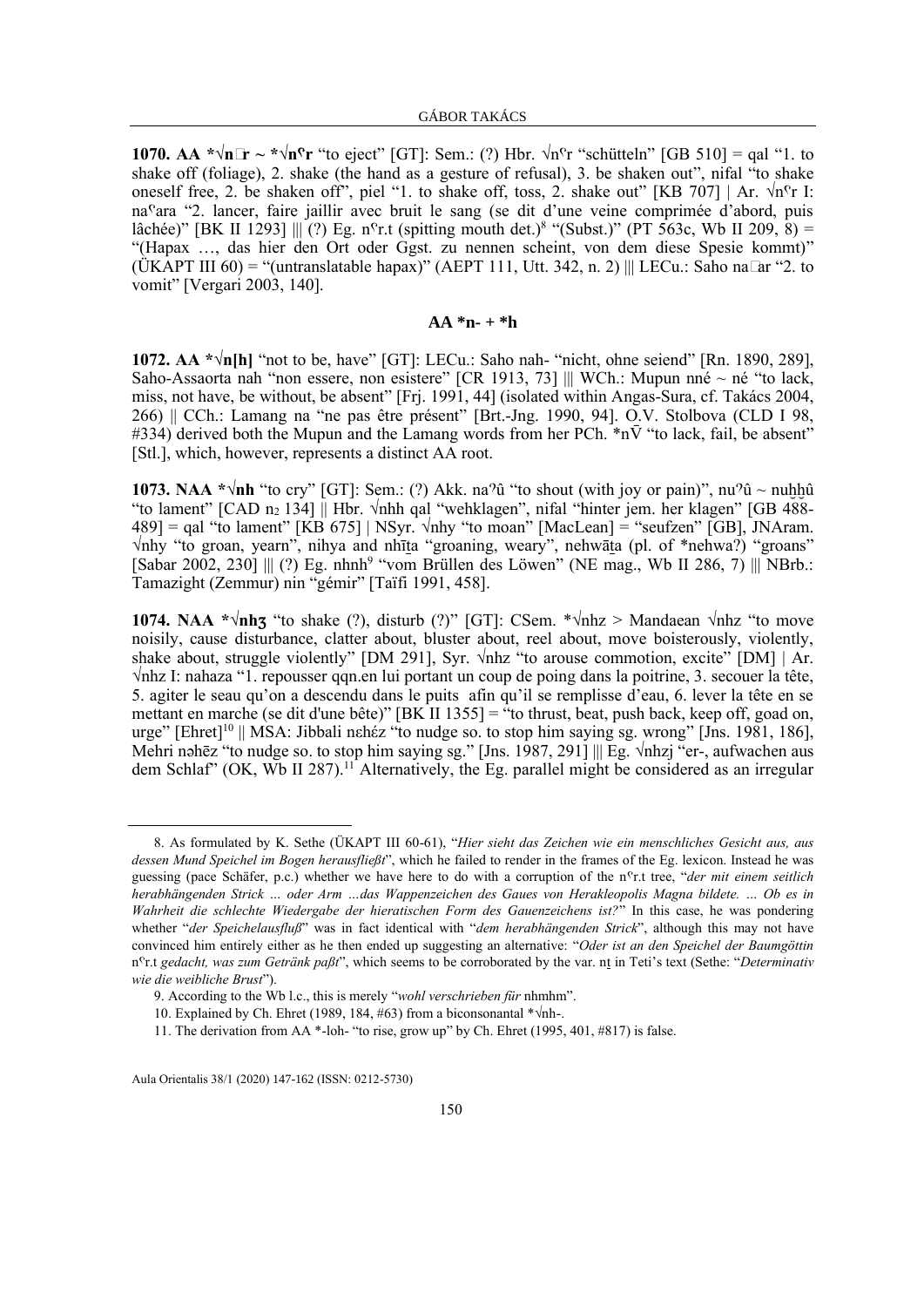match of PClass. Yemeni Ar. √nkz I: nukuz "to be frightened from a sudden noise, wake up (intr.)", II "to wake up, disturb" [Piamenta 1990, 497] (or is it a root var. to Sem.  $*\nabla$ nhz?).

**1075. NAA \*√nhr** "terror" [GT]: Sem.: Ar. nahara "4. éloigner, chasser, repousser à force de cris" [BK II 1354] || ES: Tigre nähara "to grow angry" [LH 1956, 323], Tigrinya näharä "to grow angry" [Lsl. 1982, 56] ||| Eg. nhr "Bosheit o.ä. des Seth" (GR, Wb II 286, 13), nhr "Bez. des Seth: Bösewicht o.ä." (GR, WB II 286, 12) = "terror" (CED)<sup>12</sup> > Dem. nhr "Furcht, Schrecken" (DG  $222:2$ ) = "terror" (CED 118) > Cpt. (B) ( $\epsilon$ )N2OYP "erschrecken, zittern, schrecklich sein", also as noun: "Schrecken, Erschütterung, Schauder" (KHW 135; NBÄ 108) = "1. s'effrayer, trembler, 2. (m) effroi" (DELC 152) = "1. to (cause to) tremble, 2. (noun) fear" (CD 245a).

**1076. NAA** \* $\sqrt{\text{nhl}}$  "calmer (la douleur)" [GT]: Eg. \* $\sqrt{\text{nhl}}$  > nh3 (dw) "calmer (la douleur)" (XXVI., AL 78.2149 pace Assmann 1977, 99, col. 26 and 101, n. k), cf. nh3 (not translated) in compounds, viz. nh3-hrw, nh3- $-$ r, nh3-t3 (NK: Amduat, cf. Wb II 283, 4, Hornung 1963 II 65), whence a participle may be nh3.w (pl.) "ceux qui sont calmes, abattus (?)" (CT VII 470c, AL 78.2150, cf. AECT III 169, spell 1130, n. 18) = "les Apaisés" (Barguet 1986, 664) = "die Beruhigten (der Unterwelt)" (ÄWb II 1307c; GHWb 419) ||| NBrb.: Zayan & Sgugu \* $\sqrt{nhl} > e$ -nheł "1. calmer une douleur" [Loubignac 1924, 577] || SBrb.: Ahaggar i-nhal and Ghat ə-nhil "être facile" [Prasse 1969, 82, #543], Ayr i-nhal "être facile", nəhəlhəl "chanceler, (se sentir) défaillir, languir (de faim etc.)" [PAM 2003, 607], Ghat e-nhil "être facile" [Nehlil 1909, 159]. Is this Egypto-Berber isogloss of biconsonantal origin? Cf. ES \* $\sqrt{nh}$  [GT] > e.g., Geez  $\sqrt{nh}$  "to feel relieved" [Lsl. 1987, 394].

**1077.** NAA \* $\sqrt{\text{nhl}}$  "to lean on" [GT]: Eg. *nhn* "sich stützen auf etwas (m)" (NK, Wb II 286, 5),<sup>13</sup> possibly (???) < nhnj "sich stützen" (PT 339a, ÄWb I 641: unklar)<sup>14</sup> ||| NBrb.: Tamazight nnal "supporter, soutenir, étayer, caler", ta-nnal-t "1. poutre qui supporte la toiture, 2. étai" [Taïfi 1991, 490].

**1078. NAA \*√nhl** "to lead" [GT]: Sem.: MHbr. (Talmud, Targum, Midrash) √nhl piel "leiten" [Dalman 1922, 264] = "to quiet, support, lead" [Jastrow 1950, 881] | OSA: (?) Sabaic √nwl "to lead, guide" [Biella 1982, 297] ||| Eg. nhn "to rule (?)" (AEPT 72, 329).<sup>15</sup>

**1079. NAA \*√nhl** "to pour" [GT]: Sem.: Akk. na"ālu "(etwa) befeuchten", na"īlu "überflutete Niederung", najjālu "Bewässerer, ein Gärtner" [AHW 694, 717] || Hbr. nahălāl (nahălōl) "Wasserplatz, Tränkstelle" [KB] | Ar. nhl "Durst löschen" [AHW] = nahal- "a first drinking", manhal- "watering place" [Lane 3039] (Sem.: Sjöberg 1998, 254, #163) ||| EBrb.: Ghadames a-nnel

<sup>12.</sup> Its third radical was considered by G. Thausing (1941, 29) as a root extension in comparison with Eg. nhs "Bez. des Seth" (XVIII., GR, Wb II 287, 14-17).

<sup>13.</sup> For a possible n- prefix in the Eg. root cf. Thausing 1941, 21 and Watson 1979, 102.

<sup>14.</sup> For this hapax cf. otherwise also AEPT 72-73, fn. 3 (denying its connection to nhn "to lean on") and SAK 1 (1974), 185.

<sup>15.</sup> The hapax in PT 339 is about the king: "*I rule (?) for myself those who have gone to it*" (AEPT l.c.). R.O. Faulkner (AEPT 72-73, fn. 3) disputed K. Sethe's (ÜKAPT VI 142) rendering "sich jmdm. untertänig, dienstbar oder gehorsam machen" as unconvincing, the king's role being to rule, not to obey, thus "*the context demands that it should refer to authority assumed by the dead king*". Faulkner regarded the final -j to be "*the preservation of the original suffix* -d *of the 1st person before* -f *of the 3rd person*". J.P. Allen (1984, 600), in turn, declared its meaning to be unknown regarding it as parallel to CT VI 402a nhj "to miss"!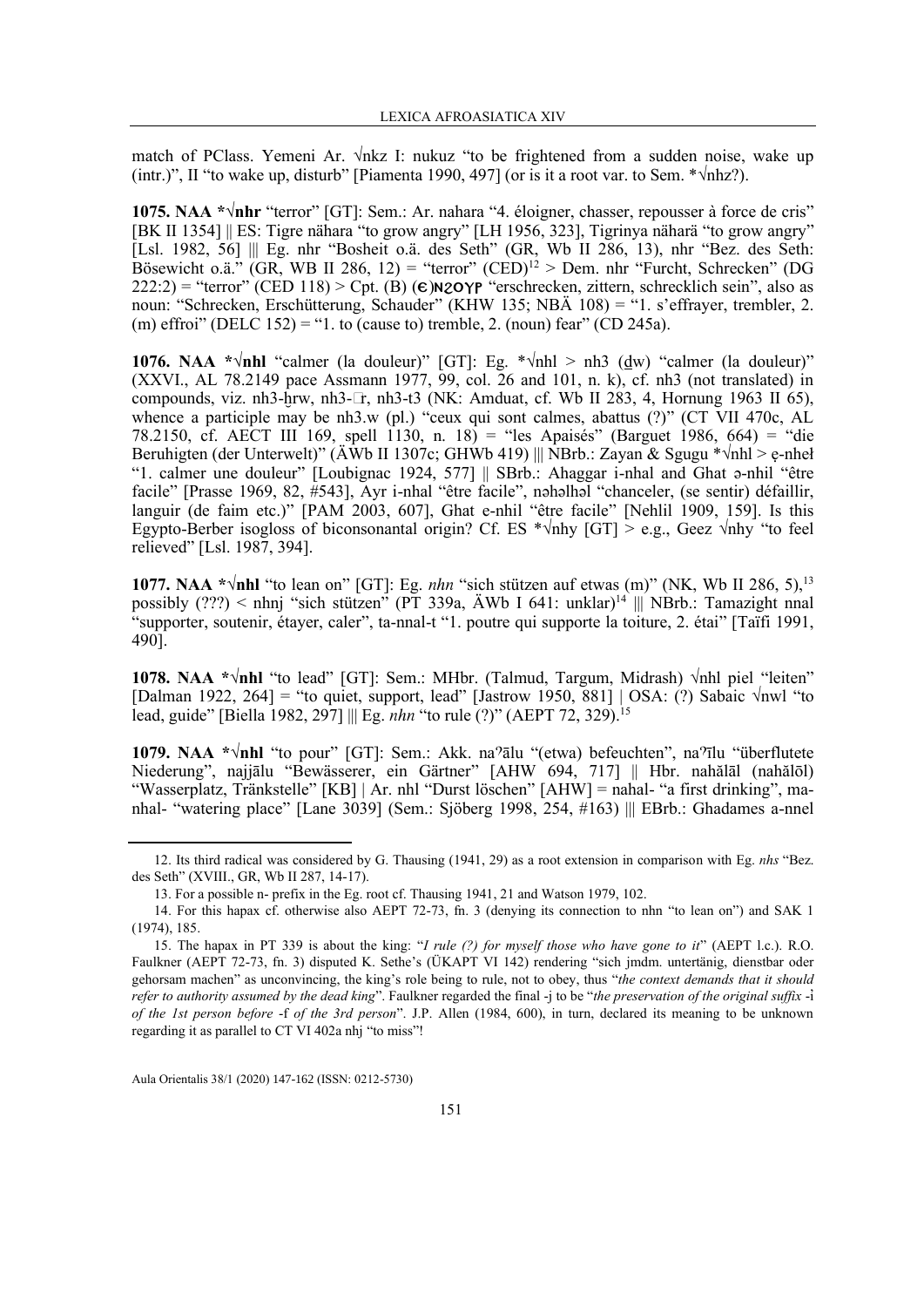"verser" [Mtl. 1904, 168] ||| CCh.: (?) Buduma nal "voll werden" [Nct./Lukas 1939, 120] = "remplir" [Gdc. 1938, 30] = "to fill (intr.)" [JI 1994 II 157].

**1080. AA \*** $\sqrt{\text{nhw}} \sim \sqrt{\text{nhy}}$  **"1.** to be meager, 2. feeble" [GT]: Sem.: Ar.  $\sqrt{\text{nhy}}$  VIII "se flétrir, se faner" [Dozy II 730]  $\parallel$  ES: Tigrinya nähayä "to be tired of" [Apl.]<sup>16</sup>  $\parallel$  Eg. nh.w (or nhw?) "weakness (?)" (CT V 39c, DCT 235) ||| Bed. nehau "Magerkeit", nehaue "mager" [Munzinger] = nehâu "mager sein, werden" [Almkvist 1885, 51] = nehaw "schmächtig, mager, schwach sein" [Rn. 1895, 182-183] = neháw "schwach werden, abmagern"  $[Zhl]$  = nehau"1. to become weak, 2. thin, 3. weakness", nehawa "weak" [Roper 1928, 223] = nehau "1. to become thin, 2. weak" [Hudson 1996 MS, 99]<sup>17</sup> || SCu.: Iraqw neh-út- "to become thin" [Ehret]<sup>18</sup> = nēh-ūt- "to become very thin" [MQK 2002, 78]. The Eg.-Bed. match has already been equated by E. Zyhlarz (1932-3, 169).<sup>19</sup> Ultimately, this AA root may derive from AA  $\sqrt{\frac{nh(y)}{1}}$  small (amount), 2. some, a bit (of)" (above). An ancient AA root variety with \*-l- may also be added here, cf. Sem.: Hbr. √lhh qal "erschöpft werden" [GB 379] = "to be languish (the land because of the famine)" [KB 520] || Tigre lallaha < \*lahleha "to go limp" [LH 1956, 1931a] ||| WCh.: Dera léhì "to tire" [Newman 1974, 129].<sup>20</sup>

19. Which would lead to assuming an Eg. √nhw. This striking match may be valid, although there is hardly a direct correspondence here between Eg. .w (masc. nominal ending) vs. Bed. -w (as part of the root).

<sup>16.</sup> D. Appleyard (1977, 17/59) affiliated Tigrinya √nhy with ES: Amharic & Gurage \*√nhy > √nyh "to sleep", to which W. Leslau (1979 III 445) added closer cognates in Geez nəhəyä "to take a rest", Harari ňē<sup>9</sup>a "to sleep". It seems that these parallels represent ES \* $\sqrt{nh}$  "to sleep", which has been more convincingly compared by W. Leslau (1988, 90) and A. Militarev (2006 MS, 33, #47.13) with Bed. nā "to pass the night" [Roper 1928, 220] = nay "to sleep" [Lsl.] = nai "bedtime" [Hudson 1996 MS, 98] ||| WCh.: Daffo-Butura nyah "schlafen" [Jng.], Sha and Kulere nyà "sich niederlegen, schlafen" [Jng. 1970, 354, 392], Mundat nyàn and Karfa nyây "to lie down" [Seibert], (Ron: Jng. 1970, 393; Seibert 2000 MS, #f008). As for the ES-Ron parallel, cf. Stolbova 2005 (CLD I 118, #424). This AA root is, in my view, hardly comparable with the Eg.-Bed.-Tigrinya isogloss.

<sup>17.</sup> Following H. Almkvist (l.c. supra), L. Reinisch (1902, 316) affiliated the Beja root with LECu.: Somali núwaf (m) "Schwächlichkeit, Magerkeit, Kraftlosigkeit, Kränklichkeit" (explained by him from a hypothetic \*nehwaf) and Ar. na-ifa "macilentus fuit", which is phonologically highly dubious. Ch. Ehret (1987, 108, #459), in turn, equated Bed. nehaw "to become weak, thin" with his SCu. \*neh- "to be light, quick" < PCu. \*neh- "to be thin, lightweight", for which cf. rather Eg. nhj "some".

<sup>18.</sup> Explained by Ch. Ehret (1980, 352) from his hypothetic PRift \*neh- "to be light, quick", but his *comparanda* are semantically doubtful: Iraqw and Alagwa ne-t- "to dance", Asa nyenye-m-it- "to play". Later, Ehret (1995, 318, #614) derived the Rift word from his ill-founded PCu. \*neh- "to be thin" and eventually from his AA \*-neh- "to be slight" > Ar. √nhš "to be thin, lean" (assuming a root extension \*V = \*ŝ he failed to render: "*semantics unclear*").

<sup>20.</sup> The Dera form was erroneously affiliated by O. V. Stolbova (2005 = CLD I 58, #145) with WCh.: Siri laləha and Miya lih- "to loosen" [Skn.], which is both semantically and phonologically incorrect. Stolbova, unfortunately, was silent about the closest cognates from the very same NBauchi group, viz., Jimbin lakwa, Tsagu lokon "to loosen" (NBauchi: Skn. 1977, 30) as well as further matches from other Chadic groups, viz. WCh.: Bole-Tangale \*lwak "to loosen" [GT] > Dera lákè "to untie", lák-lák "loosely" [Newman 1974, 128], Galambu làkó "to loosen" [Alio 1988 MS], Ngamo lòkò "to loosen, détacher" [Alio 1988 MS], Karekare lákólákó "to loosen" [Alio 1991 MS, #f129] || CCh.: Margi lùkwà "to get loose" [Hfm. apud RK 1973, 122] | Daba l $\bar{5}k$  "to lose (sg.), perdre (qqch.)" [LG 1974, 23, #596] | Lame-Peve …lέk… "to lose (sg.)" [Schubert 1971 MS, 16, #332], which all evidently exclude \*-h- as  $C_2$ , which may have rather been \*-k- or \*h-, cf. Eg. wnh "verschieben, lösen (zwei Teile voneinander)" (Med., GHWb 200), which is regular < AA \*√lwh according to Belova's law (cf. EDE I 393-400). Nevertheless, Stolbova (l.c.) was undisturbed in comparing the NBauchi root with a number of clearly untenable parallels, which are unrelated even with one another: Ar.  $\sqrt{2}$ - "être haletant, respirer avec difficulté" [BK I 60], WCh.: Hausa mà-lúúhù "person whose eyes are short sighted" [Abr.], CCh.: Mada léhè léhè "complètement mort" [Brt.] as well as even Sem. \* $\sqrt{2}$ W! Elsewhere, in two different places of the same work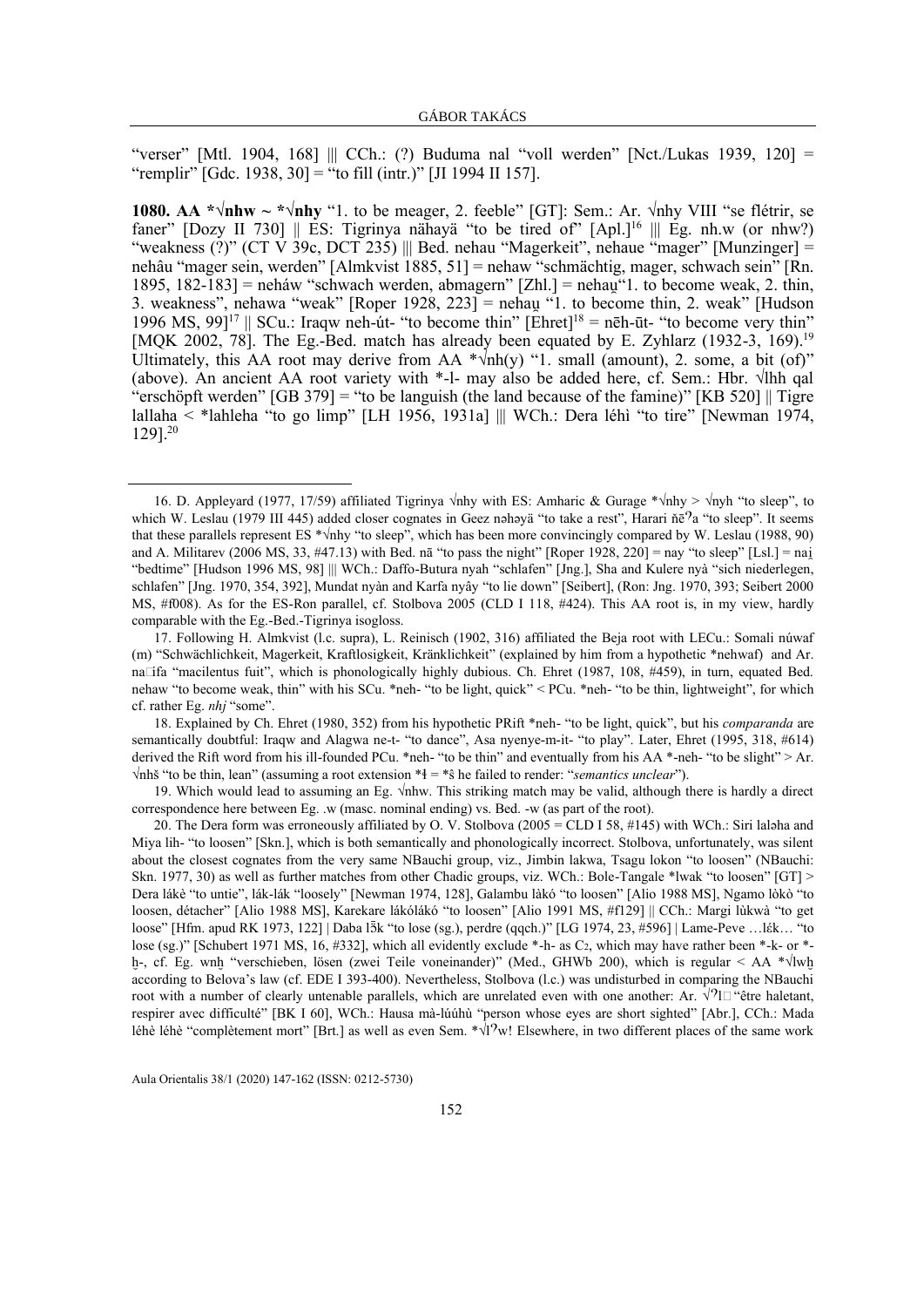**1081. AA \*√nhy** "1. to leave, lose, 2. miss, fail to do, 3. forget to lack, fail, be absent" [GT], <sup>21</sup> cf. Sem.: Ar. √nhy I: nahā "2. lâcher, abandonner ce qu'on cherchait, c.-à-d. n'en plus continuer la recherche", IV "5. cesser de chercher une chose qu'on avait cherchée" [BK II 1359] ||| Eg. √nhj "1. (PT) (mit Objekt einer Zeitbestimmung: Todestag) scheuen, entgehen (?), 2. (Amarna) mangeln" (Wb II 280, 11-12) =  $\sqrt{\text{nhw}}$  "se sauver, s'éclipser" (Piehl 1893, 263) =  $\sqrt{\text{nhi}}$  "1. abgehen, 2. fehlen, mangeln, zu wenig sein" (Rn. l.c. infra) =  $\sqrt{n}$ hj "1. entgehen, verfehlen, 2. Mangel haben" (ÜKAPT VI 141) =  $\sqrt{nh}$  (!) "1. to escape, 2. have lost" (FD 135; DCT 234-235) = "1. Mangel leiden, 2. sein Ziel verfehlen" (PT, Spiegel 1971, 442-443, fn. 23 and 484) =  $\sqrt{nh}$  (!) "to escape" (CT and PT, AECT I 62-63, n. 11) =  $\sqrt{nh}j$  "entgehen, fliehen, meiden" (NBÄ 797, n. 1015) =  $\sqrt{nh}j$  "to miss, overlook" (PT, Allen 1984, 570),<sup>22</sup> hence cf. also nh.w "Verlust, Verminderung, Einbuße" (MK,

(CLD I 67-68, #192 and 69, #198), she set up PCh. \*lVkw- "1. to loosen, 2. be weak, unsteady" and \*lVk- "to untie, detach", resp., as two distinct roots.

21. Its ultimately related root var. with a caus. sense may be NAA \*√nh, act. \*"to cause to leave", hence: "to protect from (or sim.)" [GT] > Sem.: Ar. √nhy I "défendre qqch. à qqn.", II "1. défendre, prohiber, interdire à qqn. telle ou telle chose", VIII "s'abstenir d'une chose, l'avoir pour interdite"; √nhnh I "éloigner qqn., le repousser du qqch.., 3. éloigner (une bête féroce féroce) à force de crier", II "s'abstenir" [BK II 1359] = I "to forbid", VI, VIII "to refrain, abstain, desist from as forbidden, leave, relinquish, Yemeni Ar. √nhw ~ √nhy IV "to warn, protect against" [Piamenta 1990, 499] || MSA \*√nhy > Mehri nəhū "to stop so. nagging, stop st. abruptly, come to the end of st.", Central Jibbali néhé "to warn, tell so. no to do st." (MSA: Jns. 1981, 186; 1987, 291) ||| Eg. √nh "schützen, beschirmen" (MK-, Wb II 281, 7-8) = √nhw "to protect" (CT, DCT 235) and  $\sqrt{nh}$  "beseitigen (das Unwetter)" (GR, Wb II 180, 13) = "to do away with" (PL 527) ||| SBrb.: ETawllemmet ta-năh-út "neutralisation" [Ncl. 1957, 575]. Cf. Brockelmann 1932, 33, #107 and GÄSW 66, #218 for Eg.-Sem.

22. Note that, in spite of J. Osing's (NBÄ 797, n. 1015) dilettantic (typically omnicomparatistic) suggestion (conceived in the manner of his other root etymologies, for which cf. Takács 2005 twice; 2015), this verbal root can have nothing in common with Eg. √nh (on nh nh zu lesen?) "(um)schütteln (etwas Zusammengesetztes bei der Kyphibereitung)" (GR, Wb II 282, 5) = √nhj "schütteln, absondern" (NBÄ 232) = √nh "to shake" (PL 528) and √nhnh "geschüttelt werden (von Frucht)" (MK, Wb II 286, 6) ~/= "zittern, beben (vor Angst)" (XI. hapax, ÄWb II 1309), which represents rather an AA descriptive root and may be compared − as suggested by P. Wislon (PL l.c.) − rather with ES: Geez nā-nə-a "to shake, agitate" [Lsl. 1987, 317] etc.

**(1)** The most popular view, represented by M. K. Feichtner (1932, 222), E. Edel (AÄG §427, §458), W. Westendorf (1962, 22, fn. 1), and J. Osing (2000, 174, fn. 79), is that Eg. *nhj* was nothing but an n- prefix extension of Eg. *whj* "1. entgehen, entgleiten, 2. verfehlen, Mißerfolg haben" (MK-, Wb I 339) on the alleged analogy of Eg. ndj "niederwerfen" vs. wdj "setzen, stellen, legen" and nnj "(weg)gehen" vs. wnj "eilen, vorbeigehen".

**(2)** L. Reinisch (l.c. infra) equated Eg. √nhj with Bed. nau or nāw "vermissen, fehlen, mangeln", (m) "Mangel" [Almkvist 1885, 50] = nāw "abgehen, fehlen", (refl.) "sich in einer Klemme befinden, ermangeln, nicht haben, nicht erlangen, nicht finden", nuw "gering, wenig sein" [Rn. 1895, 186-187] = nau "to miss, lack, not to find" [Roper 1928,  $225$ ] = nau "to be in want, lack", as noun (m) "want, necessity" [Hudson 1996 MS, 98], which, semantically, may well look attractive at the first glance, but certainly fails phonologically as Eg. -h- cannot be identified with Bed. -w- < \*-w- or \*-b-. The only way would be assuming a loss of \*-h- in Bed. roots (i.e., √nw < \*√nhw in our case), which, however, has not yet been satisfactorily demonstrated. As for the basic senses of the roots in Bed. ("to be in need") vs. Eg. ("to fail, miss"), I am not convinced that these were the same. Ch. Ehret (1987, 119, #506) equated this Beja root with LECu.: Somali na<sup>c</sup>- "to hate" and SCu. \*na<sup>c</sup>- "to fail to do, avoid doing, refuse to do", which is certainly mistaken. On the one hand, the Somali parallel is surely to be abandoned semantically, let alone the irregularity of the second radicals (LECu. \*- $C-$  vs. Bed. -w). On the other hand, Ehret's (1980, 185, #9) SCu. \*na $C-$ , in which the second radical equally does not agree with Bed. -w, was based on Alagwa na<sup>c</sup>-am-a "laziness" vs. Dahalo na<sup>c</sup>- "to refuse", which semantically are hardly to be united. For the former, cf. Eg.  $n^c i$  "to be lenient" (FD 126).

**(3)** C. Brockelmann (1932, 107, #33) affiliated Eg. √nhj "mangeln" as part of a widespread root family with a number of Eg. forms that, in my view, are to be traced back possibly to entirely different origins: nh.w "Verlust" (below), nhj "einige, etwas" (below), √nh "schützen" (MK-, Wb II 281) etc. He, followed by J. Osing (2001, 579, but also fn. 231 with a controversial remark) in an ambiguous way, compared all these forms − despite the evident semantical anomalies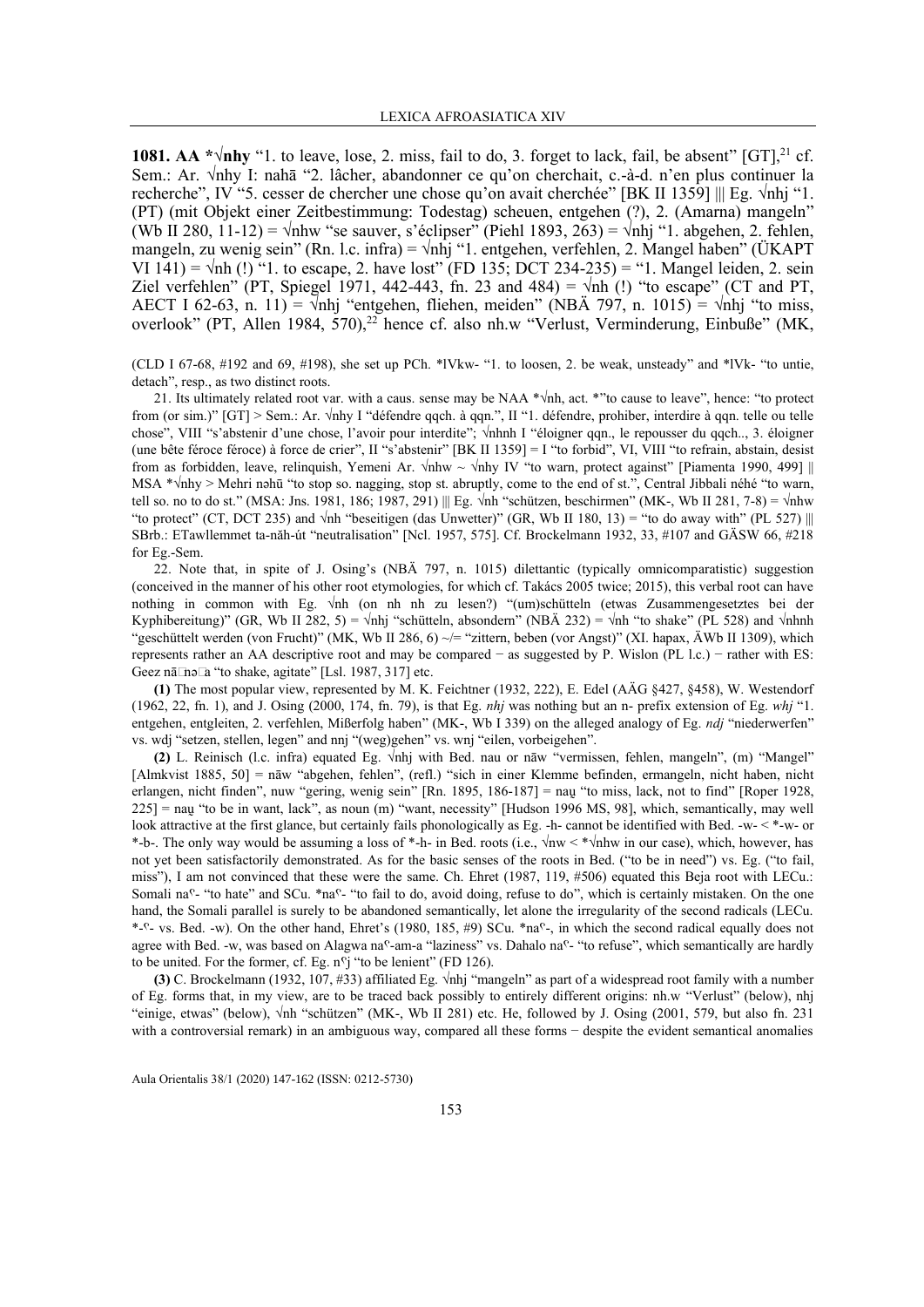Wb II 281, 1;  $\text{ÄWb}$  II 1306) = "loss, lack" (GR Edfu, PL 529)<sup>23</sup> ||| (???) Bed. ne [irregular loss of \*h???] "1. to err, be wrong, 2. become unconscious, faint", ne-am "to forget" [Roper 1928, 221] = nē (m) "blunder" [Hudson 1996 MS, 98] ||| PCh. \*n $\bar{V}$  "to lack, fail, be absent" [Stl.]<sup>24</sup> = \* $\sqrt{n(H)}y$ "1. to leave, lose, 2. miss, fail to do, 3. forget" [GT]: WCh.: Bokkos níí-ìmâ "vergessen" [Jng. 1970, 145] | Dwot (Zodi) na "to escape" [Caron 2002, 213], Geji na?enii "to fail" [Csp. 1994, #894] || CCh.: Bura ni "to lose out or fail to accomplish what one sets out to do" [BED 1953, 160] | Musgu na "(ver)lassen" [Lukas] || ECh.: Bidiya nàay "rater, manquer, être absent" [AJ 1989, 101], WDangla náàyè "perdre, égarer" [Fédry 1971, 215], EDangla nààyē "zu spät merken, daß man etw. verloren hat" [Ebs. 1979, 131] (Ch.: CLD I 98, #334). An old PAA root variety with \*-l- is also attested.<sup>25</sup>

**1082. AA \*√nh(y)** "1. small (amount), 2. some, a bit (of)" [GT]: Eg. nhj "1. etwas, einige (allein, selten), 2. (zumeist mit n + Subst.: alt) etwas von ..., (Nä.) einige<sup>326</sup> (MK-, Wb II 280)<sup>27</sup> ||| WCh.: Dera nínì "some thing (non-specific)" [Newman 1974, 130], Galambu nyóo "1. few, 2. some", "ányóo "small" [Alio 1988 MS] || CCh.: Gisiga ne, nene "ein wenig" [Lukas 1970, 132] < Eg.-Ch. \* $\sqrt{\frac{m}{m}}$  "some" [GT]. A root variety with \*--- seems to appear in SCu.: Iraqw na-áy (m) "many

− with Sem.: Ar. √nhy (whose basic sense Brockelmann rendered as \*"beenden") > I "défendre qqch. à qqn.", II "1. défendre, prohiber, interdire à qqn. telle ou telle chose" [BK II 1359] = "verbieten" [Brk.] = "untersagen, zurückhalten" [Osing] and √nhnh I "éloigner qqn., le repousser du qqch.., 3. éloigner (une bête féroce féroce) à force de crier", II "s'abstenir" [BK II 1359] = "abwehren" [Brk.] = "entfernen, zurückhalten" [Osing]. Eventually, this may be true if one accepts to unite all meanings of Ar. √nhy under one and the same root.

**(4)** Ch. Ehret (1995, 336, #659) too, kept comparing it with Ar. √nhnh "to refrain from" and at the same time also with SCu.: Iraqw nah-at- "to hide", which is semantically equally dubious. Not even the Ar. and SCu. *comparanda* are related.

23. The latter word was regarded by J. Černý (CED 75), followed by W. Westendorf (KHW 515), W. Vycichl (DELC 101), and H. Satzinger (1994, 200) as a root variety to Eg. 3h.w "1. körperliches Leiden, Schmerz, 2. Kummer, Traurigkeit" (MK-, Wb I 12, 4-6) resulting in Cpt. (SL)  $\lambda \in \mathbb{Z}$ , (L)  $\lambda H\mathbb{Z}$  (m) "Sorge" (KHW) = "souci, aussi: peur" (DELC), which is hardly true about Eg. √nhj carrying a quite different semantic spectrum.

24. O. V. Stolbova (2005 = CLD I l.c.) equated this PCh. root with Hbr.  $\sqrt{2}$ lh qal "to fall short, be unable" [KB 49] in spite of the anomaly of Ch. \*n- vs. Sem. \*-l- and at the same time also CSem. \* $\sqrt{nw}$  "to decline etc".

25. Cf. AA \* $\sqrt{\ln(y)}$  "1. to lose, 2. forget, 3. miss, avoid" [GT] > Sem. \* $\sqrt{\ln x}$  to be in consternation, enervated" [Zbr.] > Hbr. √lhy "to behave like insane" [Zbr.] | Ar. √lhw I "(°an) den Verlust einer Sache verschmerzen, vergessen", VIII "mit einer Sache so beschäftigt sein, dass man eine andere darüber vergisst" [Růžička 1911, 133] = I: lahiya "négliger, oublier", III "détourner, distraire d'une occupation" [Dozy II 553] = I lahiya "not to pay attention, be inattentive" [Zbr.] || MSA \*√lhw > e.g., Harsusi alhō "to distract s.o. from s.t.", Eastern Jibbali εlhé "to overlook (a friend's misdemeanour)", Central Jibbali elhé "to distract s.o.'s attention", Mehri həlhū "to overlook misdemeanour in a friend" (MSA: Jns. 1977, 83; 1981, 162; 1987, 253) || Geez lāhaya, alhaya "trösten, bewirken, dass jemand etwas vergisst" [Růžička] || LECu.: Saho-Assaorta lay "smarrire, perdere" [CR 1913, 69] || SCu.: Ma'a -láha "to be lost", -lahá-ti "to lose" [Ehret 1974 MS, 39] ||| WCh.: Tangale-Waja làà- "to avoid, get out of the way" [Kwh. 1990, 238] || CCh.: Daba-Kola lε "perdre" [Wedekind 1976, 101] | Mofu-Gudur -ləh́- "(s')échapper, se sauver, manquer, rater" [Brt. 1988, 156]. A. Zaborski (1971, 73, #128) isolated the same biconsonantal root also in Hbr. √ylh "to be in consternation", Syriac mlahlah "to be stupefied", Ar. waliha "to be enervated, be in consternation".

26. This NEg. use of nhj + n resulted in Dem. hin "some" (DG 268:9) > Cpt. (S) st. abs.  $2O(\epsilon)$  INE "some, certain", st. nom. **26N-**, pl. of the indefinite article (CED 287; DELC 292 with an alternative explanation of metethesis; Peust 1999, 143).

27. Ch. Ehret (1995, 318, #614) derived Eg. nhj "some" from his AA \*-neh- "to be slight" > Ar.  $\sqrt{n}$ hš "to be thin, lean" (assuming a root extension  $*1 = *s$  he failed to render: "*semantics unclear*") and his PCu. \*neh- "to be thin", for which cf. rather AA \* $\sqrt{\text{nhw}} \sim \sqrt{\text{nhy}}$  "1. to be meager, 2. feeble" (below).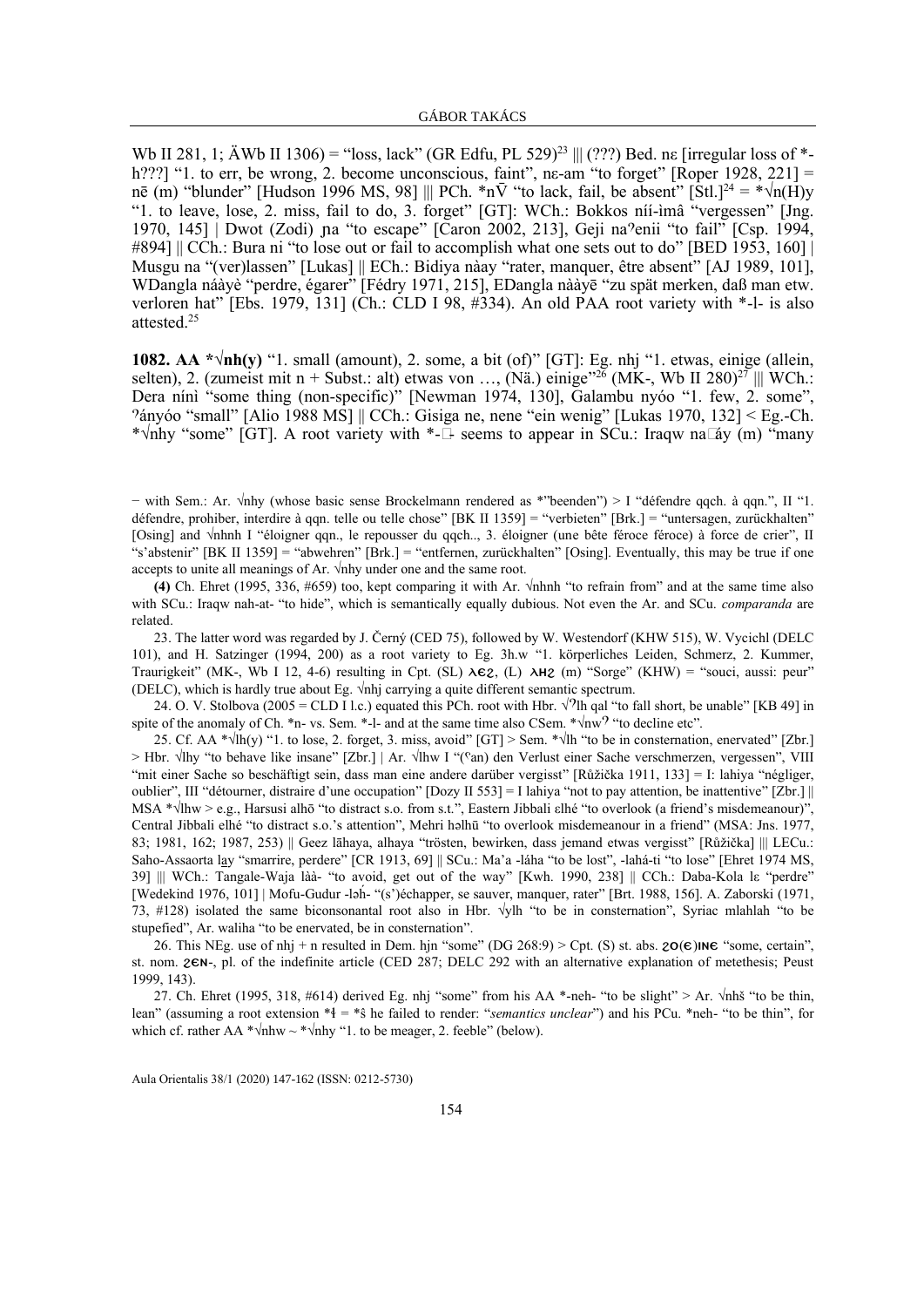very small things" [MQK 2002, 77]. Ultimately related to AA  $*\nu$ hhw ~  $*\nu$ hhy "1. to be meager, 2. feeble" (below)?

### $AA *n+ *2$

**1083. AA**  $*\sqrt{n}(w)$ **<sup>2</sup>** "to sink, descend, fall" [GT]: Sem.: Ar.  $\sqrt{nw}$ ? I: nā<sup>2</sup>a "4. tomber, succimber sous le poids de la charge, 5. se coucher à l'occident pendant qu'à l'autre extrémité, à l'orient, il se lève une autre étoile" [BK II 1361] ||| Bed. nu? "senken, sinken lassen, niederlassen", nú?te "unten" [Almkvist apud Rn. 1895, 178] =  $n(\text{a})^2$ a (defective) "to be down" [Roper 1928, 220]<sup>28</sup> ||| WCh.: Wangday nā "to fall" [IL] || CCh.: NMofu n- "se coucher etc." [Brt.-Jng.], Mofu-Gudur (SMofu) -́n- "1. se coucher" [Brt. 1988, 200] | Zime-Dari nō" "1. mettre dans, enfoncer, plonger, 3. se coucher (le soleil)" [Cooper 1984, 18], Lame (Zime-Batna) nó"ó "1. mettre dans, enfoncer, plonger dans qqch., 3. baisser (tête, yeux), 4. se coucher (pour le soleil)" [Scn. 1982,  $378$ ]<sup>29</sup> || ECh.: Mokilko -né "là-bas (dont on a déjà parlé)" [Jng. 1990, 144] (Ch.: Brt.-Jng. 1990, 140; JI 1994 II 130-131). The Ar.-Bed. comparison (with different Ch. parallels) is due to O.V. Stolbova (CLD I 97, #328). The etymology of CCh.: Masa nī-nà  $\sim$  nīī-ná "tomber" [Jng. 1973 MS] = ni/e "tomber" [Brt.-Jng. 1990, 108] = nii-ná "to fall", nìggáā nā "falling down"  $\overline{[Jng/JI]}$  = nì(k) "tomber" [Ajl.], Gizey nì "tomber"  $[Ail.]$  is ambiguous.<sup>30</sup>

#### *Abbreviations*

AA: Afro-Asiatic, Ar.: Arabic, (B): Bohairic, Bed.: Bed'awye, Brb.: Berber, Ch.: Chadic, CCh.: Central Chadic, CT: coffin texts, Cu.: Cushitic, ECh.: East Chadic, ECu.: East Cushitic, Eg.: Egyptian, (F): Fayyumic, HECu.: Highland East Cushitic, (L): Lycopolitan (Subakhmimic), LECu.: Lowland East Cushitic, MK: Middle Kingdom, NBch.: North Bauchi, NBrb.: North Berber, NOm.: North Omotic, OEg.: Old Egyptian, OK: Old Kingdom, Om.: Omotic, PCh.: Proto-Chadic, PCu.: Proto-Cushitic, PT: pyramid texts, Qbl.: Qabyle, (S): Sahidic, SBrb.: South Berber, Sem.: Semitic, WBrb.: West Berber, WCh.: West Chadic, WSem.: West Semitic.

#### *Abbreviations of author names*

AJ: Alio & Jungraithmayr, Apl.: Appleyard, BK: Biberstein Kazimirski, Bnd.: Bender, Brk.: Brockelmann, Brt.: Barreteau, CR: Conti Rossini, Csp.: Cosper, Dbr.: Djibrine, DL: Dietrich & Loretz, Ebs.: Ebobisse, EEN: Ehret, Elderkin, Nurse, Fdr.: Fédry, Flm.: Fleming, Frj.: Frajzyngier, GB: Gesenius & Buhl, Gdc.: Gaudiche, GT: Takács, Hds.: Hudson, Hfm.: Hoffmann, JI: Jungraithmayr & Ibriszimow, Jng.: Jungraithmayr, Jns.: Johnstone, KB: Köhler & Baumgartner, Krf.: Kraft, Kwh.: Kleinewillinghöfer, Lbg.: Loubignac, LG: Lienhard & Giger, LH: Littmann & Höfner, Lks.: Lukas, Lmb.: Lamberti, Lnf.: Lanfry, Lsl.: Leslau, Mlt.: Militarev, Mnt.: Montgolfier, MQK: Mous, Qorro, Kießling, Ncl.: Nicolas, Nhl.: Nehlil, Nkn.: Nakano, Nwm.: Newman, PAM: Prasse, Alojaly, Mohamed, Prs.: Prasse, RK: Reutt & Kogan, Rn.: Reinisch, Rpr.: Roper, Skn.: Skinner, Smz.: Shimizu, Stl.: Stolbova, Stz.: Satzinger, Vrg.: Vergote, Wdk.: Wedekind, Zbr.: Zaborski, Zhl.: Zyhlarz.

<sup>28.</sup> For other (semantically less convincing) *comparanda* to the Bed. root cf. Ehret 1987, 109, #461; OS 1992, 176; HSED #1837; Orel 1995, 124, #36.

<sup>29.</sup> For a different etymology of the Lame/Zime-Batna root cf. CLD I 100, #341.

<sup>30.</sup> The rest of the plausible Chadic parallels suggest \*ndV (cf. Brt.-Jng. 1990, 140; Ajl. 2001, 55). Two distinct roots? Or are the reflexes with nd- to be also derived from \*n-?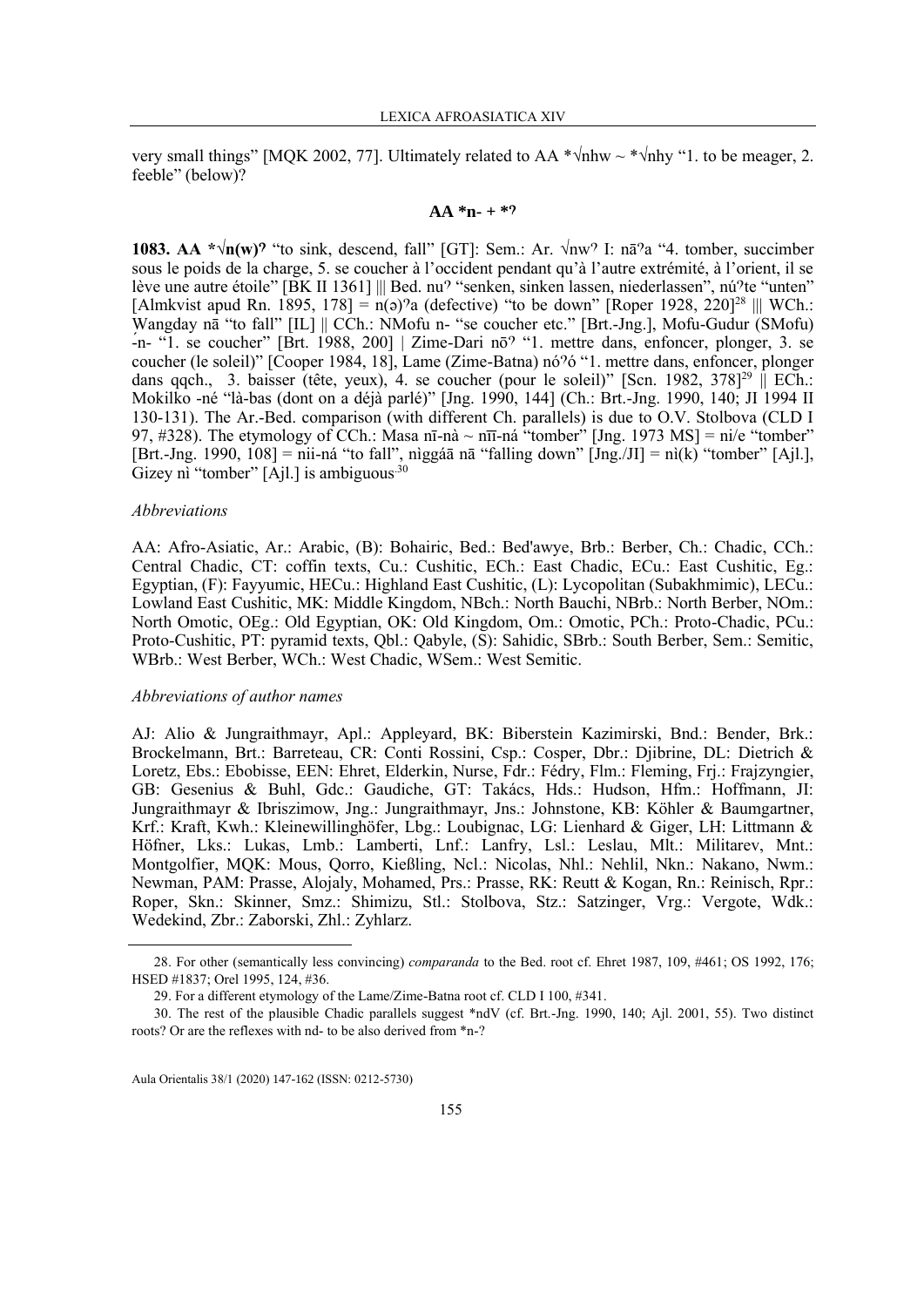*Literature*

- AÄG = Edel, E.: Altägyptische Grammatik. Roma, 1955., Pontificium Institutum Biblicum.
- AECT = Faulkner, R. O.: The Ancient Egyptian Coffin Texts. Vol. I-III. Warminster, 1973-8., Aris & Phillips Ltd.
- AEPT = Faulkner, R. O.: The Ancient Egyptian Pyramid Texts. I. Oxford, 1969., Clarendon Press.
- AHW = Soden, W. von: Akkadisches Handwörterbuch. I-III. Wiesbaden, 1965-1981., Otto Harrassowitz.
- AJELLO, R.; KARYO, M.; MELIS, A.; DOBIO, OU.: Lexique comparatif de six langues tchadique central (Gizey, Ham, Lew, Marba, Masa, Musey). Pisa, 2001., Edizioni Plus, Università di Pisa.
- AL I-III = Meeks, D.: Année lexicographique. Égypte ancienne. Tome 1-3 (1977-1979). 2ème édition. Paris, 1998., Cybele.
- ALIO, KH.: Wordlist of Gàlèmbí. MS. 1988 (?).
- ALIO, KH.: Wordlist of Ngamo. MS. 1988 (?).
- ALIO, KH.: Wordlist of Karekare. MS. 1988 and 1991 (?).
- ALIO, KH. & JUNGRAITHMAYR, H.: Lexique bidiya. Frankfurt am Main, 1989., Vittorio Klostermann.
- ALLEN, T.G.: The Inflection of the Verb in the Pyramid Texts. Bibliotheca Aegyptia, vol. 2, fasc. 1-2. Malibu, 1984., Undena Publications.
- ALMKVIST, H.: Die Bischari-Sprache Tū-Bedāwie in Nordost-Afrika. Zweiter Band: Bischarideutsches und deutsch-bischarisches Wörterbuch. Uppsala, 1885., Akademische Buchdruckerei.
- APPLEYARD, D.: A Comparative Approach to the Amharic Lexicon.= Afroasiatic Linguistics 5/2 (1977).
- A[SSMANN](https://en.wikipedia.org/wiki/Jan_Assmann), J.: Das Grab der Mutirdis. Mainz, 1977., Philip von Zabern Verlag.
- ÄWb I = Hannig, R.: Ägyptisches Wörterbuch I. Altes Reich und Erste Zwischenzeit. Hannig-Lexica 4. Mainz am Rhein, 2003., Verlag Philipp von Zabern.
- ÄWb II = Hannig, R.: Ägyptisches Wörterbuch II. Mittleres Reich und Zweite Zwischenzeit. I-II. Hannig-Lexica 5. Mainz am Rhein, 2006., Verlag Philipp von Zabern.
- BARGUET, P.: Les textes des sarcophages égyptiens du Moyen Empire. Paris, 1986., Les Éditions du Cerf.
- BARRETEAU, D.: Description du mofu-gudur. Langue de la famille tchadique parlée au Cameroun. Livre II. Lexique. Paris, 1988., Éditions de l'ORSTOM.
- BARRETEAU, D. & JUNGRAITHMAYR, H.: Les verbes monoradicaux dans les langues tchadiques.= Jungraithmayr, H. & Tourneux, H. (eds.): Études tchadiques. Verbes monoradicaux suivis d'une note sur la negation en haoussa. Actes de la XIIème réunion de Groupe d'Études Tchadiques LACITO-CNRS-PARIS. Paris, 1990., Librairie Orientaliste Paul Geuthner. Pp. 37-214.
- BED = Anonymous: Bura-English Dictionary. (Place unknown), 1953., (publisher unnamed). Master copy in the library of the Seminar für Afrikanische Sprachen und Kulturen der Universität Hamburg (inv. no.: 15 748 / JT 1526).
- BENDER, M. L.: Aroid (South Omotic) Lexicon.= Afrikanistische Arbeitspapiere 38 (1994), 133- 162.
- BIELLA, J.C.: Dictionary of Old South Arabic. Chico, 1982., Scholars Press at Harward.
- BITTNER, M.: Studien zur Šhauri-Sprache in den Bergen von yofâr am Persischen Meerbusen. IV. Index (šhauri-deutsches Glossar) und Nachträge zu den Texten von D.H. von Müller (textkritische Noten nach den ersten Aufnahmen).= Sitzungsberichte der Kaiserlichen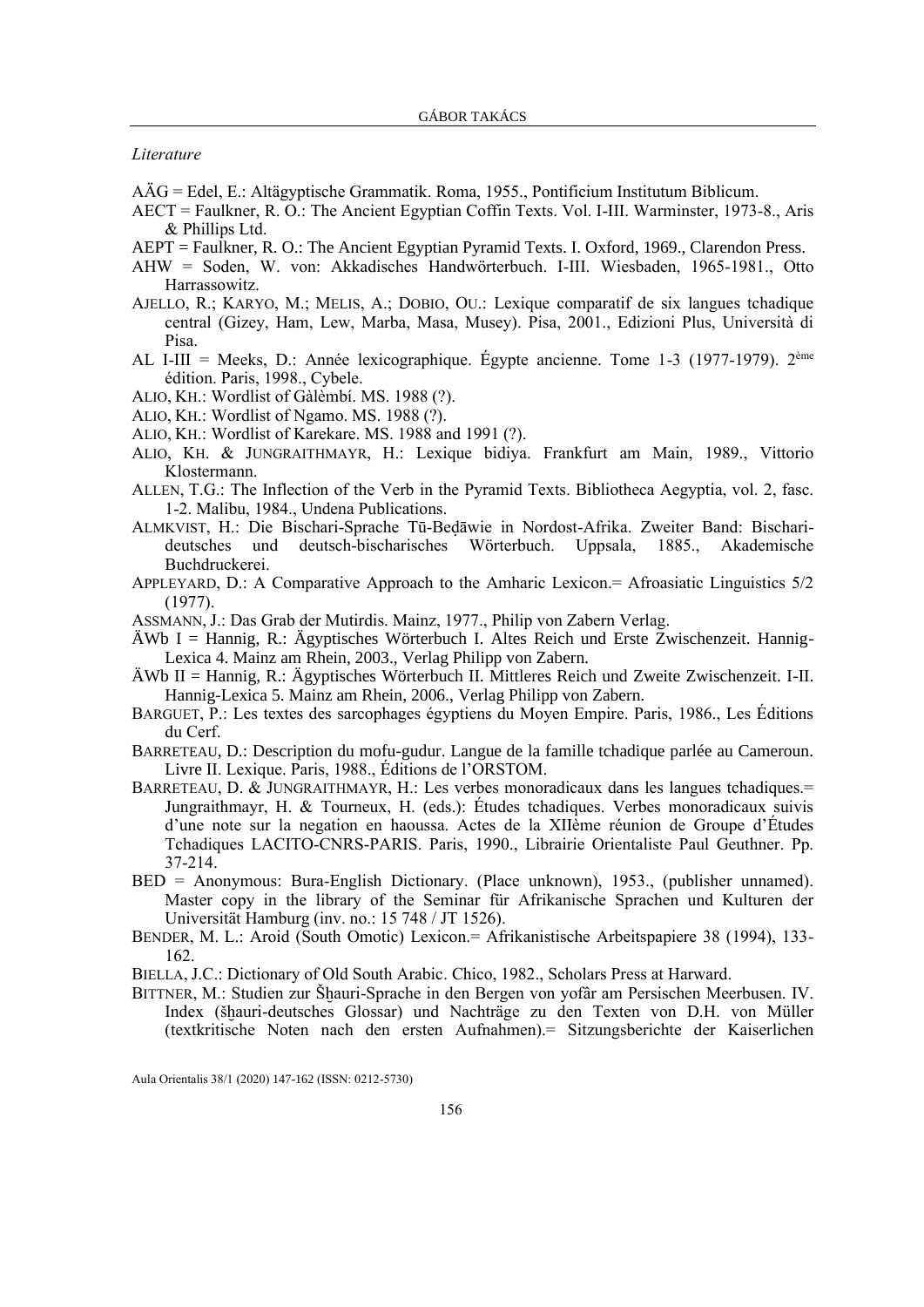Akademie der Wissenschaften in Wien, phil.-hist. Klasse, 183. Band, 5. Abhandlung (1917), 1-106.

- BK = BIBERSTEIN KAZIMIRSKI, A. DE: Dictionnaire arabe-français. Paris, 1860., Maisonneuve & Co. Editeurs.
- BROCKELMANN, C.: Ägyptisch-semitische Etymologien.= Zeitschrift für Semitistik 8 (1932), 97- 117.
- CAD = The Assyrian Dictionary of the Oriental Institute of the University of Chicago. Vol. 1-21. Glückstadt & Chicago, Since 1956, J. J. Augustin, The Oriental Institute of the University of Chicago.
- CANNUYER, CH.: Les formes dérivées du verbe en ancien égyptien. Essai de systématisation.= Göttinger Miszellen 63 (1983), 25-33.
- CANNUYER, CH.: Recherches sur l'onomasiologie du feu en Ancien Égyptien.= Zeitschrift für Ägyptische Sprache 117 (1990), 103-111.
- CARON, B.: Dott aka Zodi (Chadic, West-B, South-Bauchi). = Afrika und Übersee 85 (2002), 161-248.
- CD = Crum, W. E.: A Coptic Dictionary. Oxford, 1939., Oxford, 1939., Oxford University Press.
- CED = Černý, J.: Coptic Etymological Dictionary. London, Cambridge, 1976., Cambridge University Press.
- ČERNÝ, J.: The Valley of the Kings. Fragments d'un manuscrit inachevé. Le Caire, 1973., IFAO.
- CLD I = Stolbova, O. V.: Chadic Lexical Database. Issue I. L, N, NY, R. Kaluga, 2005., Poligrafiya.
- CONTI ROSSINI, C.: Schizzo del dialetto saho dell'alta Assaorta in Eritrea. Roma, 1913., Tipografia della R. Accademia dei Lincei.
- COOPER, K. N.: Lexique zime-français. Vūn tàrí. Sarh (Tchad), 1984., Centre d'Études Linguistiques.
- COSPER, R.: South Bauchi Lexicon. A Wordlist of Nine South Bauchi (Chadic) Languages and Dialects. Halifax, 1994., The Author (Saint Mary's University).
- CT = Buck, A. de: The Egyptian Coffin Texts. Vol. I-VII. Chicago, 1935-61., The University of Chicago Press.
- DALMAN, G.H.: Aramäisch-neuhebräisches Handwörterbuch zu Targum, Talmud und Midrasch. Frankfurt a/M, 1922., J. Kaufmann Verlag.
- DCT = Molen, R. van der: A Hieroglyphic Dictionary of Egyptian Coffin Texts. Leiden, 2000., E.J. Brill.
- DELC = Vycichl, W.: Dictionnaire étymologique de la langue copte. Leuven, 1983., Peeters.
- DG = Erichsen, W.: Demotisches Glossar. Koppenhagen, 1954., Ejnar Munksgaard.
- DIETRICH, M.; LORETZ, O.; SANMARTÍN, J.: Zur ugaritischen Lexikographie (VIII). Lexikographische Einzelbemerkungen.= Ugarit-Foschungen 5 (1973), 105-117.
- DLE = Lesko, L. H.: A Dictionary of Late Egyptian. Volume I, II, III, IV. Berkeley, 1982., 1984., 1987., 1989. B.C. Scribe Publications.
- DNWSI = Hoftijzer, J. & Jongeling, K.: Dictionary of North-West Semitic Inscriptions. Part 1-2. Leiden, 1995., E. J. Brill.
- DOZY, R.: Suppléments aux dictionnaires arabes. Tome I-II. Leiden, Paris, 1881., E. J. Brill, Maisonneuve.
- $DUL = Olmo$  Lete, G. & Sanmartín, J.: A Dictionary of the Ugaritic Language in the Alphabetic Tradition. Part One  $\lceil \hat{g}(a/i/u) - k \rceil$ . Part Two  $\lceil l-z \rceil$ . Leiden, 2003., E.J. Brill.
- EBOBISSE, C.: Die Morphologie des Verbs im Ost-Dangaleat (Guera, Tschad). Berlin, 1979., Dietrich Reimer Verlag.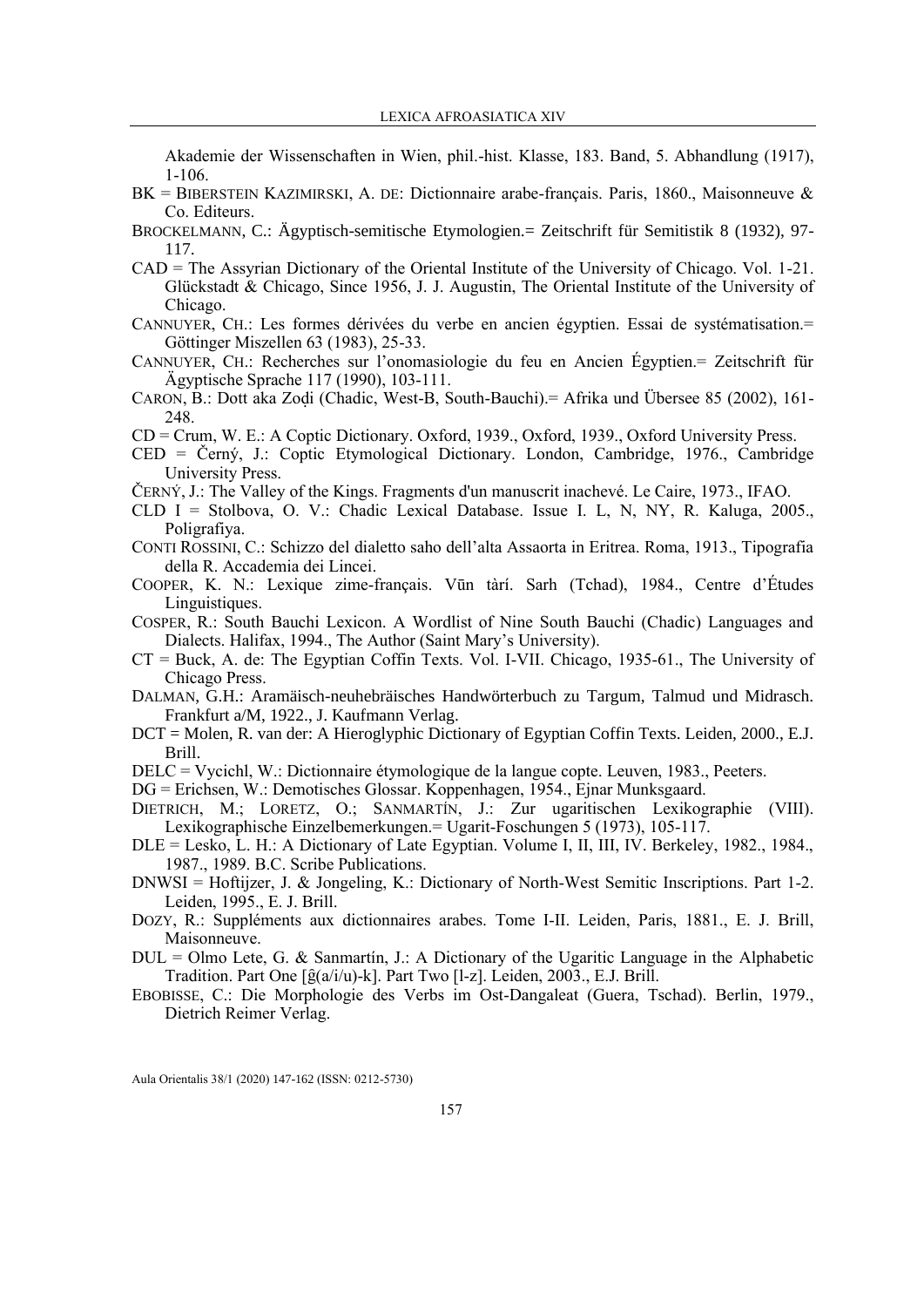- EBOBISSE, C.: Les verbaux du dangaléat de l'est (Guera, Tchad). Lexiques français-dangaléat et allemand-dangaléat. Berlin, 1987., Dietrich Reimer Verlag.
- EDE I = Takács, G.: Etymological Dictionary of Egyptian. Volume One: A Phonological Introduction. Leiden, 1999., E. J. Brill.
- EHRET, CH.: Ma'a English Vocabulary. MS. Los Angeles, California, around 1974 (in Ehret 1980, 390 dated for 1966-74). 82 p.
- EHRET, CH.: The Historical Reconstruction of Southern Cushitic Phonology and Vocabulary. Berlin, 1980., Dietrich Reimer Verlag.
- EHRET, CH.: Proto-Cushitic Reconstruction.= Sprache und Geschichte in Afrika 8 (1987).
- EHRET, CH.: The Origin of the Third Consonants in the Semitic Roots. An Internal Reconstruction Applied to Arabic.= Journal of Afroasiatic Languages 2/2 (1989), 107-202.
- EHRET, CH.; ELDERKIN, E. D.; NURSE, D.: Dahalo Lexis and Its Sources.= Afrikanistische Arbeitspapiere 18 (1989), 5-49.
- EHRET, CH.: Reconstructing Proto-Afroasiatic (Proto-Afrasian). Vowels, Tone, Consonants, and Vocabulary. Berkeley, Los Angeles, California, 1995., University of California.
- FAGNAN, E.: Additions aux dictionnaires arabes. Alger, 1923., Jules Carbonel.
- FD = Faulkner, R. O.: A Concise Dictionary of Middle Egyptian. Oxford, 1962., Clarendon Press.
- FEDRY, J. (avec la collaboration de KHAMIS, J. & O/NEDJEI, M.): Dictionnaire dangaleat (Tchad). Thése de 3 ème cycle, Institut National des Langues et Civilisations Orientales. Lyon, 1971., Afrique et Langage.
- FEICHTNER, M.K.: Die erweiterten Verbalstämme im Ägyptischen.= Wiener Zeitschrift für die Kunde des Morgenlandes 38 (1932), 195-228.
- FEICHTNER, M.K.: Die t-Präfix- und t-Suffixverben im Ägyptischen.= Wiener Zeitschrift für die Kunde des Morgenlandes 39 (1932), 295-316.
- FLEMING, H. C.: Hamar, Recorded by Harold Fleming in 1990 from Awok'e Akike, Baldambi Son. MS. 1990. 13 p.
- FRAJZYNGIER, Z.: A Dictionary of Mupun. Berlin, 1991., Dietrich Reimer Verlag.
- GAUDICHE, (?): La langue boudouma.= Journal de la Société des Africanistes 8 (1938), 13-32.
- GÄSW = Calice, F. von: Grundlagen der ägyptisch-semitischen Wortvergleichung. Wien, 1936., Selbstverlag des Orientalischen Institutes der Universität Wien.
- GB = Gesenius, W. (bearbeitet von Buhl, F.): Hebräisches und aramäisches Handwörterbuch über das Alte Testment. Unveränderter Neudruck der 1915 erschienenen 17. Auflage. Berlin, Göttingen, Heidelberg, 1962., Springer-Verlag.
- GERMER, R.: Untersuchung über Arzneimittelpflanzen im Alten Ägypten. Dissertation. Universität Hamburg, 1979. 400 p.
- GERMER, R.: Flora des pharaonischen Ägypten. Mainz, 1985., Philipp von Zabern.
- GHWb = Hannig, R.: Grosses Handwörterbuch Ägyptisch-Deutsch (2800-950 v. Chr.). Mainz, 1995., Verlag Philipp von Zabern.
- HAM = Westendorf, W.: Handbuch der altägyptischen Medizin. Leiden, 1999., Brill.
- HORNUNG, E.: Das Amduat. Die Schrift des verborgenen Raumes nach Texten aus den Gräbern des Neuen Reiches. Teil I: Text. Teil II: Übersetzung und Kommentar. Teil III: Die Kurzgefassung. Wiesbaden, 1963., Otto Harrassowitz.
- HSED = Orel, V. É. & Stolbova, O. V.: Hamito-Semitic Etymological Dictionary. Leiden, 1995., E. J. Brill.
- HUDSON, R.A.: A Dictionary of Beja. Draft Printout. February 29, 1996. Version prepared by R.M. Blench.
- JANSSEN, J.J.: Two Ancient Egyptian Ship's Logs. Papyrus Leiden I 350 Verso and Papyrus Turin 2008 + 2016. Leiden, 1961., E.J. Brill.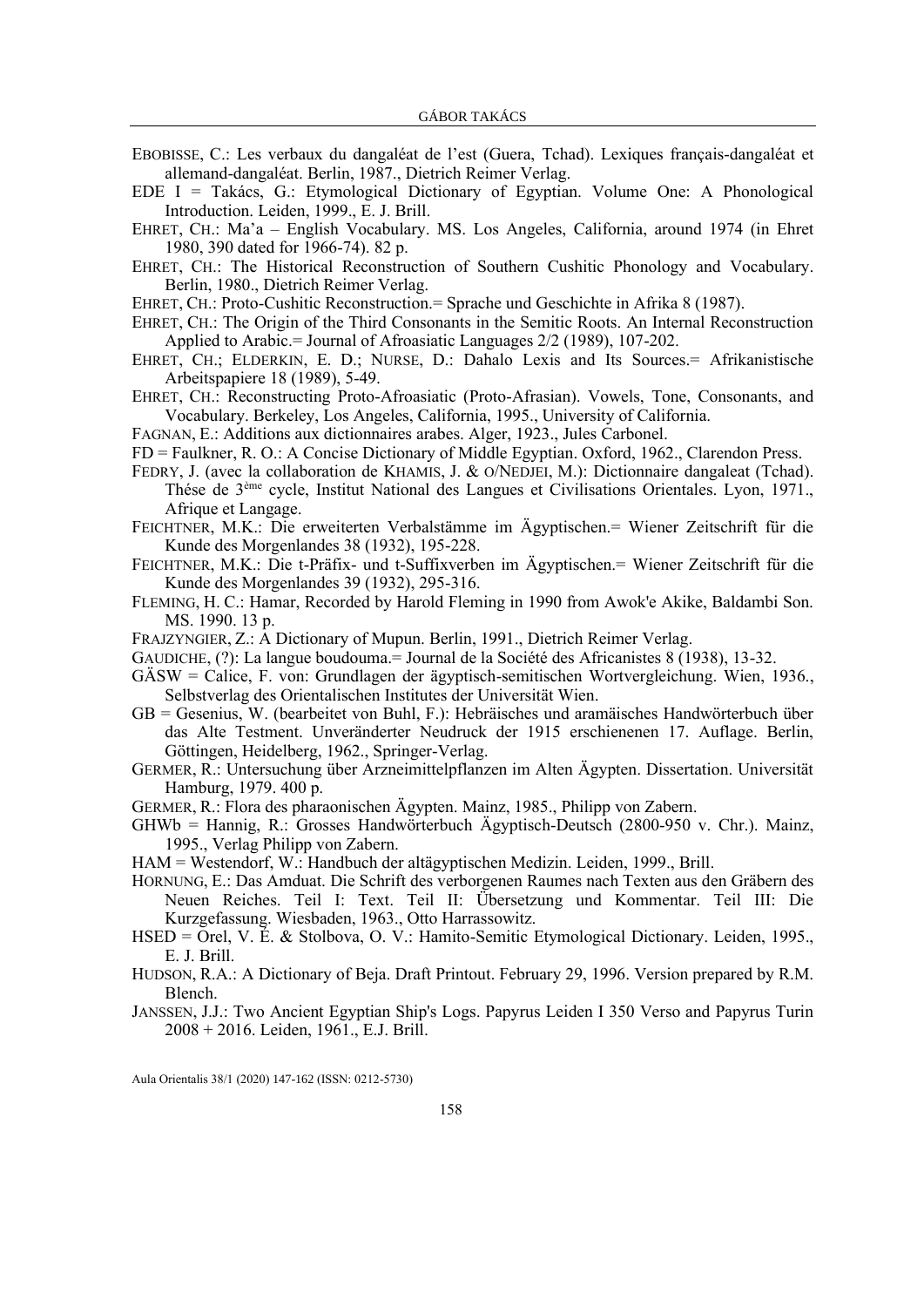- JANSSEN, J.J.: Commodity Prices from the Ramessid Period. An Economic Study of the Village of Necropolis Workmen at Thebes. Leiden, 1975., E.J. Brill.
- JASTROW, M.: A Dictionary of the Targumim, the Talmud Babli and Yerushalmi, and the Midrashic Literature. Volume I:  $2-k$ , Volume II: 1-t. New York, 1950., Pardes Publishing House Inc.
- JEA = Journal of Egyptian Archaeology (London).
- JOHNSTONE, T. M.: Harsūsi Lexicon. London, 1977., Oxford University Press.
- JOHNSTONE, T. M.: Jibbāli Lexicon. London, 1981., Oxford University Press.
- JOHNSTONE, T. M.: Mehri Lexicon. London, 1987., University of London.
- JUNGRAITHMAYR, H.: Die Ron-Sprachen. Tschadohamitische Studien in Nordnigerien. Glückstadt, 1970., Verlag J. J. Augustin.
- JUNGRAITHMAYR, H.: Masa (Bongor) Lexicon. MS. Marburg (now in Frankfurt), 1973.
- JUNGRAITHMAYR, H.: Lexique mokilko. Berlin, 1990., Dietrich Reimer Verlag.
- JUNGRAITHMAYR, H. & IBRISZIMOW, D.: Chadic Lexical Roots. Volume I. Tenative Reconstruction, Grading, Distribution and Comments. Berlin, 1994., Dietrich Reimer Verlag.
- JUNGRAITHMAYR, H. & IBRISZIMOW, D.: Chadic Lexical Roots. Volume II. Documentation. Berlin, 1994., Dietrich Reimer Verlag.
- KB = Koehler, L. & Baumgartner, W.: The Hebrew and Aramaic Lexicon of the Old Testament. I-V. Leiden, 1994-2000, E. J. Brill.
- KEIMER, L.: Die Gartenpflanzen im Alten Ägypten. Ägyptologische Studien. Mit einem Geleitwort von Georg Schweinfurth. Hildesheim, 1967., Georg Olms Verlagsbuchhandlung.
- KHW = Westendorf, W.: Koptisches Handwörterbuch. Heidelberg, 1977., Carl Winter Universitätsverlag.
- KLEINEWILLINGHÖFER, U.: Aspects of Vowel Harmony in Waja and Tangale-Waja Common Vocabulary.= Frankfurter Afrikanistische Blätter 2 (1990), 93-106.
- KOGAN, L. E.: O nereguljarnyh refleksah protosemitskih laringalov v akkadskom jazyke.= Vestnik Drevnej Istorii 2 (1995), 156-162.
- KOURA, B.: Die "7-Heilige Öle" und andere Öl- und Fettnamen. Eine lexikographische Untersuchung zu den Bezeichnungen von Ölen, Fetten und Salben bei den alten Ägyptern von der Frühzeit bis zum Anfang der Ptolemäerzeit (von 3000 v. Chr. - ca. 305 v. Chr.). Aachen, 1999., Shaker Verlag.
- KRAFT, CH. H.: Gude-Dialekte. MS. 1972.
- KRAFT, CH. H.: Chadic Wordlists. I-III. Berlin, 1981., Dietrich Reimer Verlag.
- KRAUSS, R.: N-(-)-Öl = Olivenöl.= Mitteilungen des Deutschen Archäologischen Instituts, Abteilung Kairo 55 (1999), 293-297.
- LAMBERTI, M.: Die Shinassha-Sprache. Materialien zum Boro. Heidelberg, 1993., Carl Winter Universitätsverlag.
- LAMBERTI, M.: Materialien zum Yemsa. Heidelberg, 1993., Carl Winter Universitätsverlag.
- LANE, E. W.: An Arabic-English Lexicon. I-VIII. London & Edinburgh, 1863-93., Williams and Norgate.
- LANFRY, J.: Ghadames II. Glossarie. Alger, 1973., Le Fichier Périodique.
- LÄ = Helck, W. & Westendorf, W. (Hrsg., begründet von W. Helck und E. Otto): Lexikon der Ägyptologie. Band I-VII. Wiesbaden, 1975-1992., Harrassowitz.
- LESLAU, W.: Lexique soqotri (sudarabique moderne), avec comparaisons et explications étymologiques. Paris, 1938., Librairie C. Klincksieck.
- LESLAU, W.: Etymological Dictionary of Gurage (Ethiopic). Vol. III. Etymological Section. Wiesbaden, 1979., Otto Harrassowitz.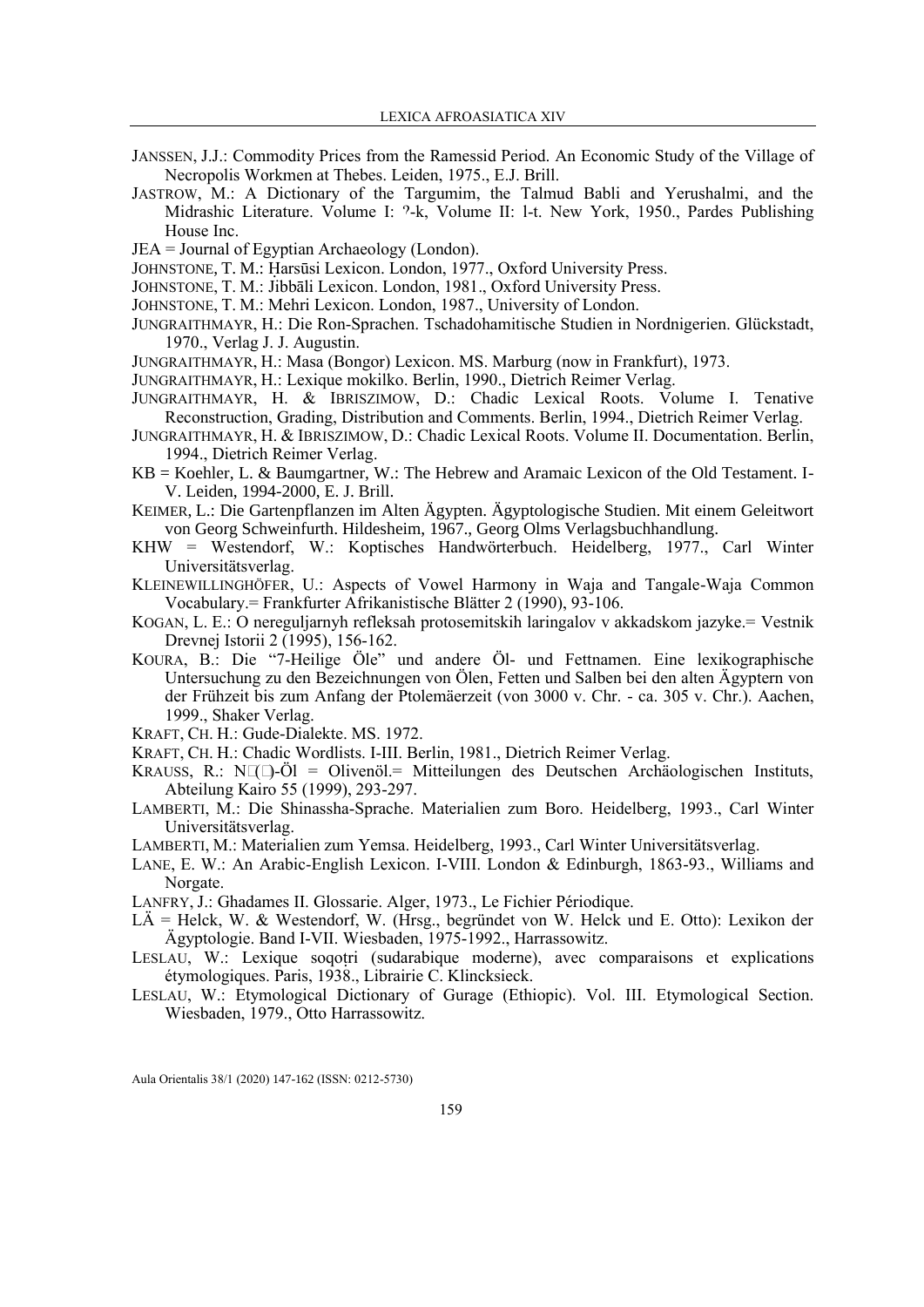- LESLAU, W.: North Ethiopic and Amharic Cognates in Tigre.= Annali, Istituto Orientale di Napoli (Supplemento 31), vol. 42, fasc. 2 (1982), 1-86.
- LESLAU, W.: Comparative Dictionary of Ge<sup>c</sup>ez (Classical Ethiopic). Wiesbaden, 1987., Otto Harrassowitz.
- LESLAU, W.: Analysis of the Ge<sup>c</sup>ez Vocabulary: Ge<sup>c</sup>ez and Cushitic.= Rassegna di Studi Etiopici 32 (1988), 59-109.
- LIENHARD, R. & GIGER, M.: Daba Wordlist. MS. Yaoundé (Cameroon), August-September 1974. 33 p.
- LITTMANN, E. & HÖFNER, M.: Wörterbuch der Tigre-Sprache. Tigre-Deutsch-Englisch. Wiesbaden, 1956., Franz Steiner Verlag.
- LOUBIGNAC, V.: Étude sur le dialecte berbère des Zaïan et Aït Sgougou. Textes (deuxième section). Paris, 1924., Ernest Leroux.
- LUKAS, J.: Die Sprache des Buduma in Zentralen Sudan.= Abhandlungen für die Kunde des Morgenlandes 24/2 (1939).
- LUKAS, J.: Studien zur Sprache der Gisiga (Nordkamerun). Hamburg, 1970., Verlag J. J. Augustin.
- MANNICHE, L.: Sacred Luxuries. Fragrance, Aromatherapy and Cosmetics in Ancient Egypt. London, 1999., Art Books International Ltd., Opus Publishing Limited, London.
- MEEKS, D.: Une fondation memphite de Taharqa (Stèle du Caire JE 36861).= Hommages à la mémoire de Serge Sauneron. I. Le Caire, 1979., Imprimerie de l'Institut Français d'Archéologie Orientale. Pp. 221-259.
- MILITAREV, A. JU.: Toward a Complete Etymology-Based Hundred Wordlist of Semitic: Items 1- 57. MS. Presented at the  $2<sup>nd</sup>$  Workshop for Comparative Semitics, Sitges,  $31<sup>st</sup>$  May 2006. 40 p.
- MOFTAH, R.: Frühgeschichtliche Anschaulichkeit und Onomasticon (sic).= Annales du Service des Antiquités de l'Égypte 66 (1987), 125-143.
- MOTYLINSKI, A. DE C.: Le dialecte berbère de R'edamès. Paris, 1904., Ernest Leroux.
- MOUS, M.; QORRO, M.; KIEßLING, R.: Iraqw-English Dictionary with an English and a Thesaurus Index. Köln, 2002., Rüdiger Köppe Verlag.
- MÖLLER, H.: Vergleichendes indogermanisch-semitisches Wörterbuch. Göttingen, 1911., Vandenhoeck & Ruprecht.
- NAKANO, A.: Comparative Vocabulary of Southern Arabic Mahri, Gibbali and Soqotri -. Tokyo, 1986., Institute for the Study of Languages and Cultures of Asia and Africa.
- NBÄ = Osing, J.: Die Nominalbildung des Ägyptischen. I-II. Maiz/Rhein, 1976., Verlag Philipp von Zabern.
- NEHLIL: Étude sur le dialecte de Ghat. Paris, 1909., Éditions Ernest Leroux.
- NEWMAN, P.: The Kanakuru Language. Leeds, 1974., The Institute of Modern English Language Studies, University of Leeds in association with The West African Linguistic Society.
- NICOLAS, F.: Vocabulaires ethnographiques de la Tamâjeq des Iullemmeden de l'est (Touâreg de la Colonie du Niger, Afrique Occidentale Française).= Anthropos 52 (1957), 49-63, 564-580.
- OREL, V. É. & STOLBOVA, O. V.: Cushitic, Chadic, and Egyptian: Lexical Relations.= Shevoroshkin, V. (ed.): Nostratic, Dene-Caucasian, Austric and Amerind. Bochum, 1992., Brockmeyer. Pp. 167-180.
- OREL, V. É.: Semitohamitskij i nostratičeskij: dopolnenija k nostratičeskim étimologijam i novye sopostavlenija.= Moskovskij Lingvističeskij Žurnal 1 (1995), 117-128.
- OSING, J.: Zum Lautwert von [d] und [d].= Lingua Aegyptia 9 (2000), 165-178.
- OSING, J.: Review of Takács, G.: Etymological Dictionary of Egyptian, Vol. I.= Bibliotheca Orientalis 58/5-6 (2001), 565-581.
- PEUST, C.: Egyptian Phonology. An Introduction to the Phonology of a Dead Language. Göttingen, 1999., Peust & Gutschmidt Verlag GbR.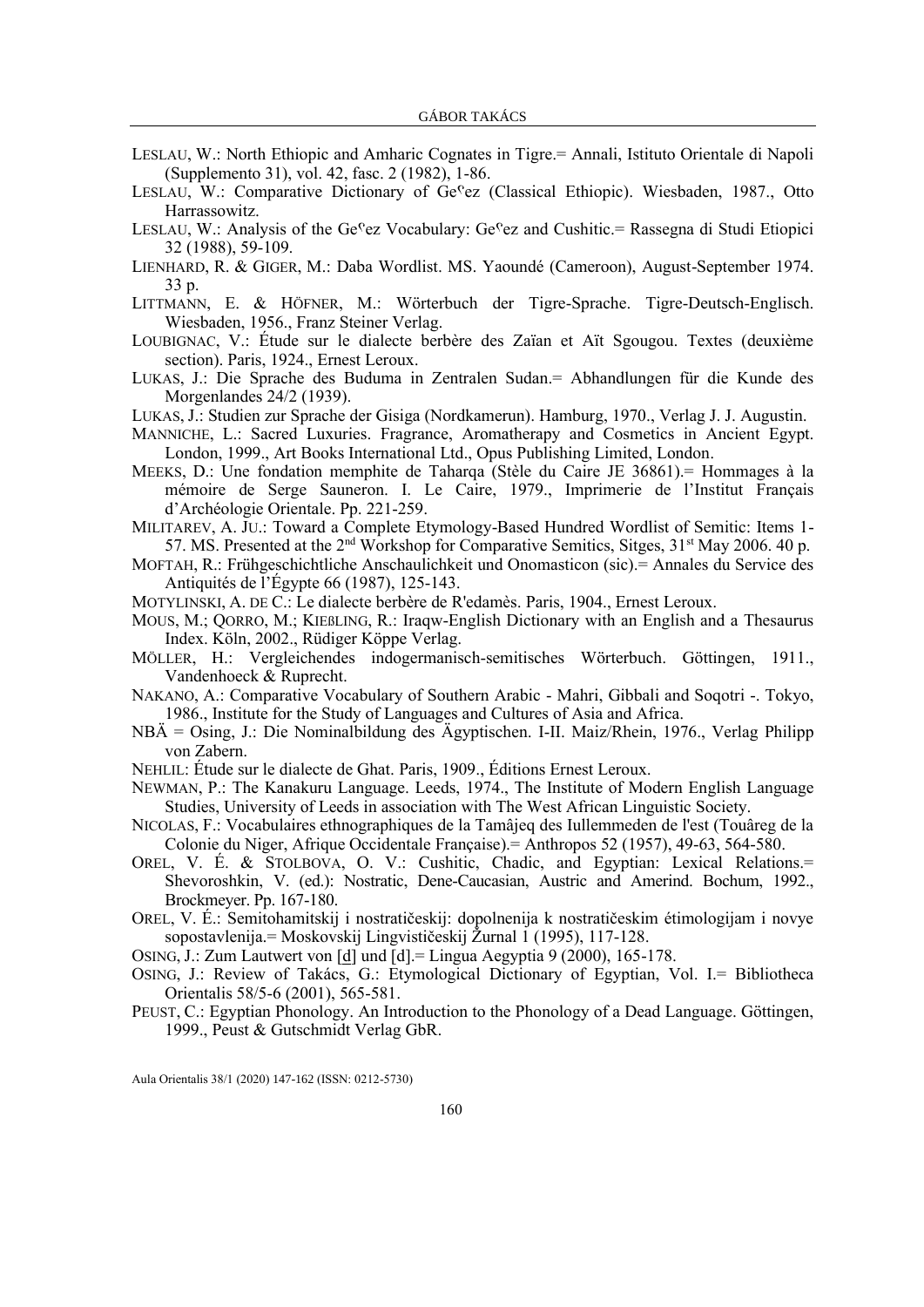PIAMENTA, M.: Dictionary of Post-Classical Yemeni Arabic. I-II. Leiden, 1990-1., Brill.

- PIEHL, K.: Notes de philologie égyptienne. Proceedings of the Society of Biblical Archaeology 15 (1893), 247-268, 471-493.
- PL = Wilson, P.: A Ptolemaic Lexikon. A Lexicographical Study of the Texts in the Temple of Edfu. Leuven, 1997., Peeters.
- PRASSE, K.-G.: A propos de l'origine de h touareg (tahaggart).= Det Kongelige Danske Videnskabernes Selskab. Historisk-filosofiske Meddelelser 43/3 (1969).
- PRASSE, K.-G.; ALOJALY, GH.; MOHAMED, GH.: Dictionnaire touareg-français (Niger). Copenhagen, 2003., Museum Tusculanum Press, University of Copenhagen.
- PT = Sethe, K.: Die altägyptischen Pyramidentexte. I-II. Leipzig, 1908., 1910., J.C. Hinrichs'sche Buchhandlung.
- REINISCH, L.: Wörterbuch der Saho-Sprache. Wien, 1890., Alfred Hölder.
- REINISCH, L.: Wörterbuch der Bedawye-Sprache. Wien, 1895., Alfred Hölder Verlag.
- REINISCH, L.: Die Somali-Sprache. II. Wörterbuch. Wien, 1902., Alfred Hölder Verlag.
- REUTT, T. E. & KOGAN, E. Z.: Materialy po leksike jazykov margi i bura.= Bespis'mennye i mladopis'mennye jazyki Afriki. Moskva, 1973., Nauka. Pp. 83-147.
- ROPER, E.-M.: Tu Bedawie. An Elementary Handbook for the Use of Sudan Government Officials. Hertford, 1928., Stephen Austin & Sons.
- RSOu **=** Ras Shamra Ougarit. Publications de la Mission Française Archéologique de Ras Shamra – Ougarit (Paris).
- RŮŽIČKA, R.: Die Wurzel r<sup>o</sup> in den semitischen Sprachen.= Zeitschrift für Assyriologie 25 (1911), 114-138.
- SABAR, Y.: A Jewish Neo-Aramaic Dictionary. Dialects from Amidya, Dihok, Nerwa and Zakho, Northwestern Iraq. Wiesbaden, 2002., Harrassowitz.
- SACHNINE, M.: Dictionnaire lamé-français. Lexique français-lamé. Paris, 1982., SELAF.
- SAK = Studien zur Altägyptischen Kultur (Hamburg).
- SATZINGER, H.: Das ägyptische "Aleph"-Phonem.= Zwischen den beiden Ewigkeiten. Festschrift Gertrud Thausing. Wien, 1994., Eigenverlag des Institutes für Ägyptologie der Universität Wien. Pp. 191-205.
- SCHUBERT, K.: Kola Wordlist. MS. Moloko, 1971. 18 p.
- SED II = Kogan, A. & Militarev, A. (with contributions by A. Arakelova, A. Belova, A. Kovalev, D. Nosnitsyn, E. Vizirova, M. Yakubovich): Semitic Etymological Dictionary. Vol. II. Animal Names. Münster, 2005., Ugarit-Verlag.
- SETHE, K.: Dramatische Texte zu altägyptischen Mysterienspielen. Untersuchungen zur Geschichte und Altertumskunde Ägyptens 10. Hildesheim, 1928., Georg Olms Verlag.
- SHIMIZU, K.: The Southern Bauchi Group of Chadic Languages. A Survey Report.= Africana Marburgensia. Special Issue 2 (1978), 1-50.
- SJÖBERG,  $\AA$ .W.: Studies in the Emar S<sup>a</sup> Vocabulary. = Zeitschrift für Assyriologie 88 (1998), 240-283.
- SKINNER, N.: North Bauchi Chadic Languages: Common Roots.= Afroasiatic Linguistics 4/1 (1977), 1-49.
- SPIEGEL, J.: Das Auferstehungsritual der Unas-Pyramide. Wiesbaden, 1971., Harrassowitz.
- STOLBOVA, O. V.: Chadic Lexical Database. Issue I. L, N, NY, R. Kaluga, 2005., Poligrafiya.
- TAÏFI, M.: Dictionnaire tamazight-français (parlers du Maroc central). Paris, 1991., L'Harmattan-Awal.
- TAKÁCS, G.: Comparative Dictionary of the Angas-Sura Languages. Berlin, 2004., Dietrich Reimer Verlag.